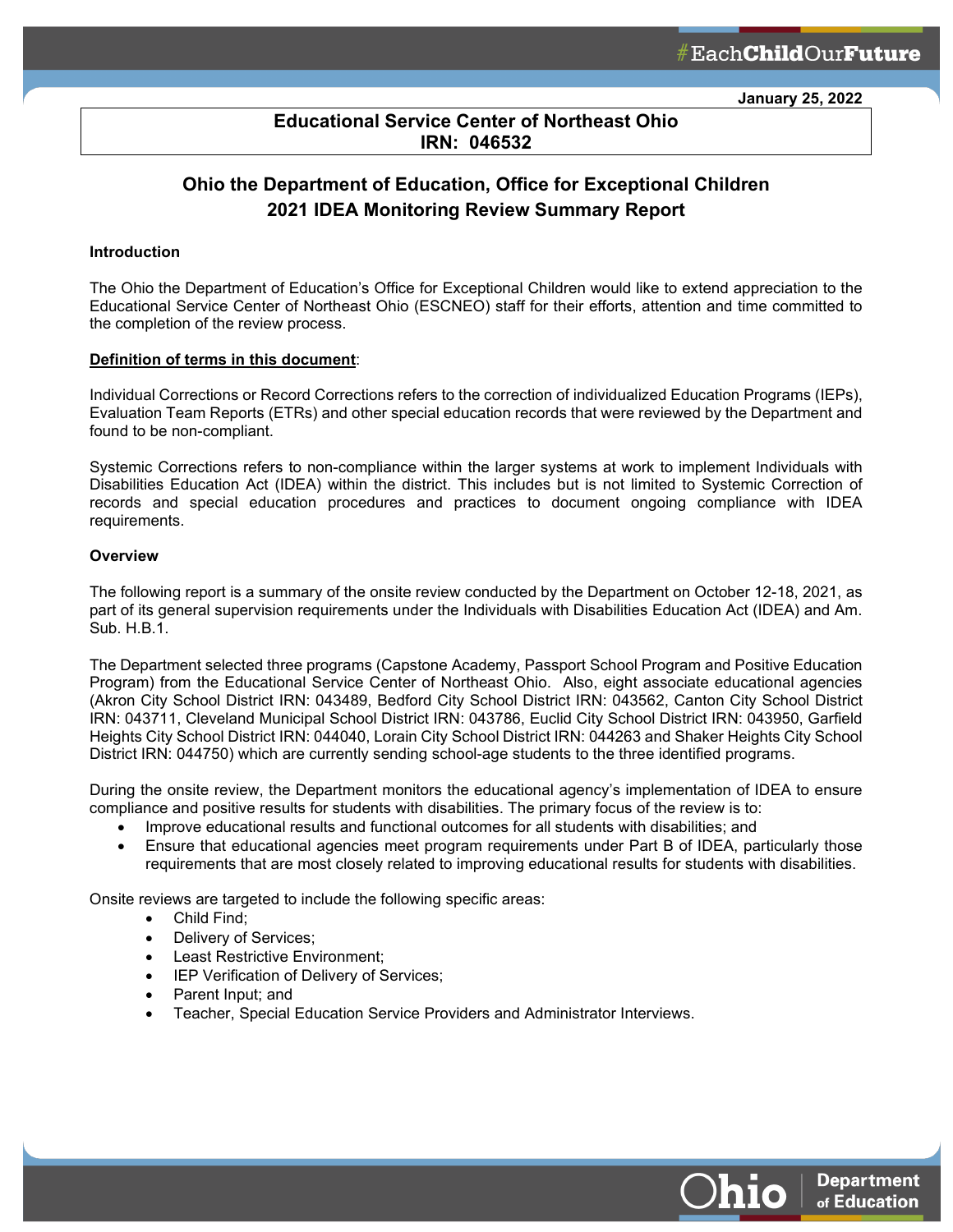# **Data Sources**

During the review, the Department considered information from the following sources:

1. Public Parent Meeting and Written Comments

The Educational Service Center (ESC) of Northeast Ohio mailed 221 Department-approved letters to all families with students with disabilities in the educational agency. The Department provided the educational agency with a public meeting announcement to post on the district website. Public parent meeting dates for all educational agencies selected for onsite reviews are also posted on the Department website.

On October 12, 2021, the Department consultants held a virtual public meeting for parents and other interested parties. Four State Support Team (SST) Region 2, 3, 8, and 9 representatives attended the public meeting. No parents or family members attended. The Department presented an overview of the monitoring process and provided contact information for parents to submit feedback and comments regarding the special education program at the ESC of Northeast Ohio. The Department did not receive any written comments.

During the presentation, parents would have been advised by the Department consultants of the formal complaint process under IDEA and that their public comments did not constitute a formal complaint. The participants would have been informed that while the information they provided may be helpful to the review, it may not necessarily be acted upon as part of the review process.

## 2. Pre-Onsite Data Analysis

The Department conducted a comprehensive review which included district, building and grade level data; Special Education Performance Profile; Ohio School Report Cards; Comprehensive Continuous Improvement Plan (CCIP) and/or OnePlan; and Education Management Information System (EMIS) data. The data analysis assisted the Department in determining potential growth areas for improvement and educational agency strengths.

## 3. Record Review/IEP Verification

Prior to the onsite visit, the Department consultants reviewed 39 records of school age students with disabilities. The Department consultants selected records of students with disabilities from a variety of disability categories and ages. Twelve (12) student IEPs were selected for verification in the classroom setting.

# 4. Staff/Administrative Interviews

On October 12 and 13, 2021, the Department consultants held eight sessions of interviews with 23 administrators and 33 teachers, school counselors, related services personnel, school psychologists, and paraprofessionals. The Department interviews focused on the following review areas: Child Find; Delivery of Services; Least Restrictive Environment (LRE) and IEP alignment and Discipline.

## **Strengths/Commendations:**

During our time reviewing the Educational Service Center of Northeast Ohio, we witnessed high-quality instruction, positive culture among staff members and genuine care for the students from staff and administrators. The staff spoke very highly of one another and of administrators. They support positive relationships, communicate and work well together. They also spoke highly of the ongoing communication and collaboration with the members from the associate educational agencies. Through their hard work, they have created a community of support throughout the buildings where everyone goes above and beyond to best serve the students. Their culture of positivity impacts students, who have a sense of self-pride and enjoy being in the buildings. OEC was impressed by staff commitment, passion for teaching and desire for learning and professional development.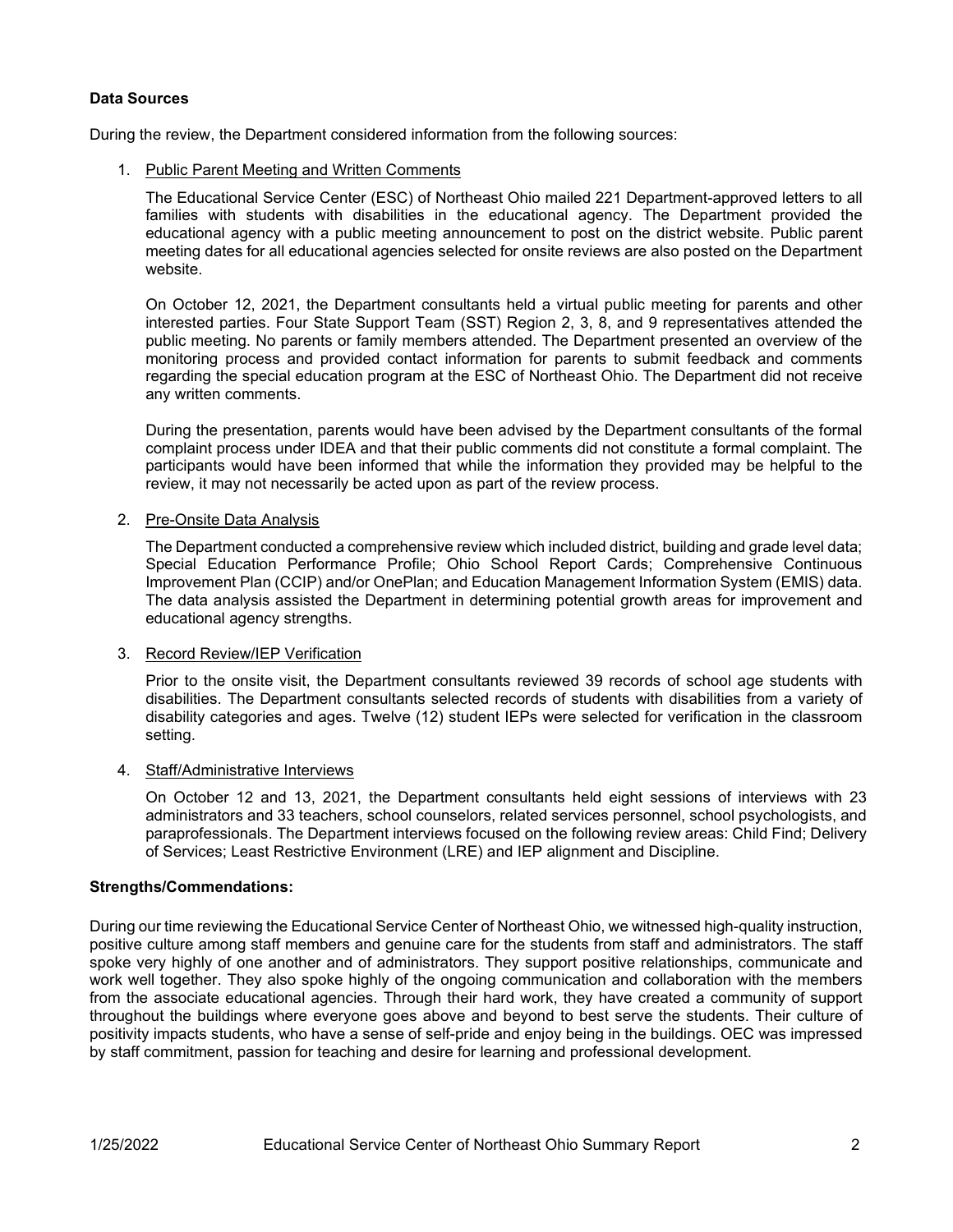# **Findings of Noncompliance/Required Actions**

A finding is made when noncompliance is identified by the Department with IDEA and Ohio Operating Standards requirements. Findings are also made when noncompliance is identified in relation to the evaluation team report (ETR) and/or individualized education program (IEP) requirements. For a noncompliance level of 30% or greater in any single area or for identified areas of concern that did not reach 30% or greater, a Corrective Action Plan (CAP) will be developed to address those areas. All noncompliance identified by the Department as part of the review (listed by subject area in the *Department's Review Findings and Educational Agency Required Actions Table*) must be corrected as indicated in the *Evidence of Correction/Recommendations* column.

Refer to the details of requirements in the **Evidence of Findings and Evidence of Correction/Recommendations table below**, and the attached **Individual Record Review Comment Sheets for specific individual record corrections.**

The Department provides separate written correspondence to the parent/guardian when action is required to correct findings of noncompliance for individual students. The educational agency will receive copies of this correspondence.

# **Corrective Action Plan (CAP)**

The educational agency will develop a CAP to address any items identified in this summary report. An approved form for the CAP will be provided by the Department or can be accessed on the Department's website by using the keyword search "Monitoring". The CAP developed by the educational agency with SST assistance must include the following:

- Activities to address all areas identified in this summary report;
- Documentation/evidence of implementation of the activities;
- Individuals responsible for implementing the activities:
- Resources needed;
- Completion dates; and
- Continued Plan for Improvement and/or Compliance.

The educational agency must submit the CAP by email to Joe Kujkowski at [joseph.kujkowski@education.ohio.gov](mailto:joseph.kujkowski@education.ohio.gov) within 30 school days from the date of this report. The Department will review the corrective action plan submitted by the educational agency for approval. If the Department determines that a revision(s) is necessary, the educational agency will be required to revise and resubmit. The educational agency will be contacted by the Department and notified when the action plan has been approved.

## *CAP Due Date***: March 10, 2022**

## **Department Trainings**

As part of the Department monitoring process, Educational Service Center of Northeast Ohio personnel and associate educational agency personnel, as identified by the Department, are required to complete the Special Education Essentials 2019-2020 training modules within the Learning Management System (LMS). The Department will provide specific instructions on completing these training modules during the Summary Report presentation. Participants must achieve a 75% or more on each quiz. Participants who do not achieve at least 75% will be contacted by the State Support Team (SST) for additional training.

*Completion of LMS Training Modules Due Date:* **March 10, 2022**

## **Individual Correction**

The educational agency has **60 school days** from the date of this summary report to correct all identified findings of noncompliance for individual students whose records were selected and reviewed by the Department during the onsite review unless noted otherwise in the report. Detailed information on individual findings are provided in a separate report.

*Individual Correction Due Date:* **May 2, 2022**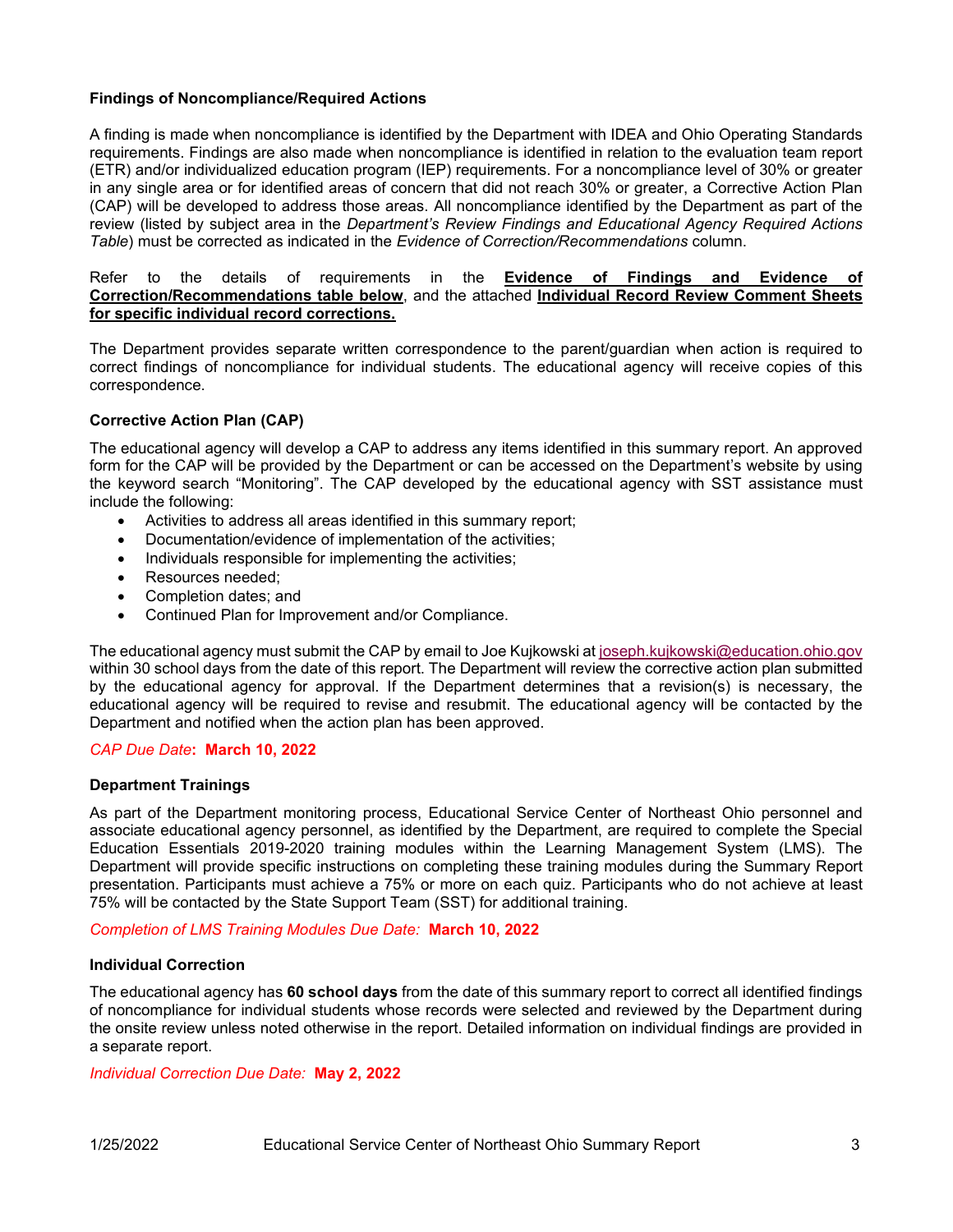# **CAP Activities and Systemic Correction**

The educational agency will provide the Department with documentation verifying the educational agency's completion of all CAP activities and all systemic corrections noted in this summary report. The Department will verify systemic correction through the review of this documentation and a review of additional student records.

*Completion of CAP Activities and Systemic Correction Due Date:* **October 31, 2022**

Once the educational agency has completed all action plan activities, the educational agency will use the Department's monitoring process to create and implement a Strategic Improvement Plan with the Department and SST assistance.

For questions regarding the review, please contact: Joe Kujkowski, the Department's IDEA Monitoring Contact, at (614) 623-2986, toll-free at (877) 644-6338, or by e-mail at [joseph.kujkowski@education.ohio.gov.](mailto:joseph.kujkowski@education.ohio.gov)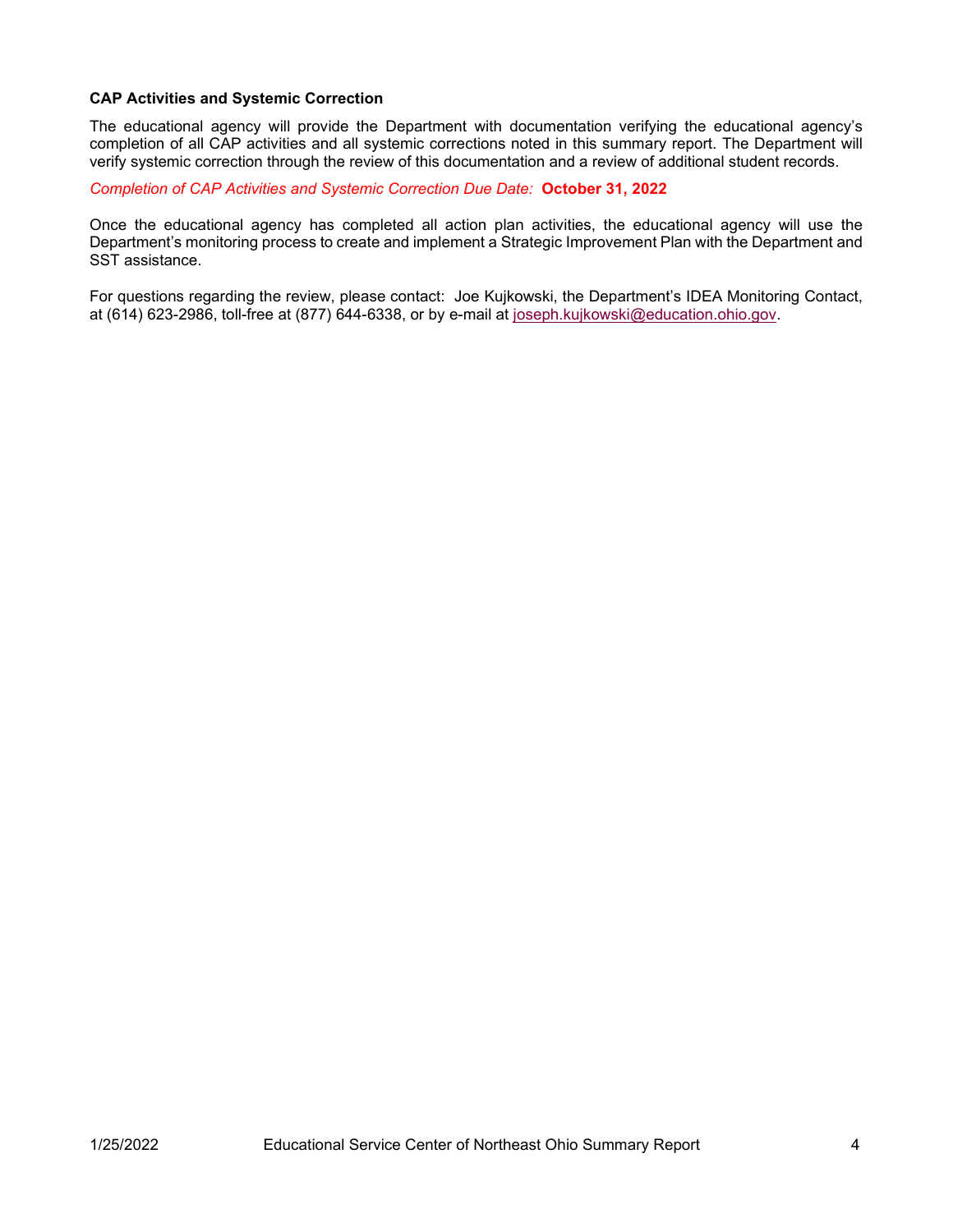# **The Department's Review Findings and Educational Agency Required Actions**

# **Component 1: Child Find**

*Each educational agency shall adopt and implement written policies and procedures approved by the Ohio Department of Education, Office for Exceptional Children, that ensure all children with disabilities residing within the educational agency, regardless of the severity of their disability, and who are in need of special education and related services are identified, located, and evaluated as required by the Individuals with Disabilities Education Improvement Act of 2004 and Federal Regulations at 34 C.F.R. Part 300 pertaining to child find, including the regulations at 34 C.F.R. 300.111 and 300.646 and Rule 3301-51-03 of the Ohio Operating Standards serving Children with Disabilities.* 

| <b>Record</b><br><b>Review</b><br><b>Item</b> |                                                  | <b>Evidence of Findings</b>                                                                                                                                                                                                                                                                                                             | <b>Evidence of Corrections/Recommendations</b>                                                                                                                                                                                                                      | <b>Must be</b><br>addressed in<br><b>CAP</b>                       |
|-----------------------------------------------|--------------------------------------------------|-----------------------------------------------------------------------------------------------------------------------------------------------------------------------------------------------------------------------------------------------------------------------------------------------------------------------------------------|---------------------------------------------------------------------------------------------------------------------------------------------------------------------------------------------------------------------------------------------------------------------|--------------------------------------------------------------------|
| <b>CF-1</b>                                   | <b>Record Review</b><br><b>Interviews/Public</b> | 34 CFR 300.305(a) [Review of Existing<br>evaluation data] and OAC 3301-51-11 (c)(1)(a)<br>[Preschool children eligible for special<br>education]<br>Preschool records were not reviewed.                                                                                                                                                | <b>Individual Correction</b><br><b>NA</b><br><b>Systemic Correction</b><br><b>NA</b>                                                                                                                                                                                | $\boxtimes$ NA                                                     |
|                                               | <b>Comments</b>                                  |                                                                                                                                                                                                                                                                                                                                         |                                                                                                                                                                                                                                                                     |                                                                    |
|                                               | <b>Concerns Noted</b>                            | <b>OAC 3301-51-06 [Evaluations]</b>                                                                                                                                                                                                                                                                                                     | <b>Individual Correction</b>                                                                                                                                                                                                                                        | $\boxtimes$ Yes                                                    |
| $CF-2$                                        | <b>Record Review</b>                             | Twenty-one (21) out of 29 applicable evaluations,<br>or 72%, did not appropriately document<br>interventions provided to resolve concerns for the<br>child performing below grade-level standards.                                                                                                                                      | The Department has verified that these students<br>have a current ETR in place, so no additional<br>individual correction is required.<br><b>Systemic Correction</b>                                                                                                | The educational<br>agency needs to<br>address this<br>finding in a |
|                                               | <b>Interviews/Public</b><br><b>Comments</b>      |                                                                                                                                                                                                                                                                                                                                         | The educational agency must submit evidence to the                                                                                                                                                                                                                  | Corrective<br>Action Plan.                                         |
|                                               |                                                  | For reevaluations, the summary of interventions<br>provided would include:<br>1. A description as delineated above if<br>interventions were provided in addition to the                                                                                                                                                                 | Department of written procedures and practices<br>regarding documentation of intervention and<br>supports provided prior to completion of the initial and<br>reevaluation team report.<br>Opportunities for Improvement                                             |                                                                    |
|                                               | <b>Concerns Noted</b>                            | specially designed instruction, related services,<br>and other supports contained in the IEP.<br>2. If no additional interventions were provided, a<br>statement that it was determined by the ETR<br>team that the IEP the student is making<br>adequate progress with current special<br>education supports and services is required. | It is recommended that ESCNEO and associate<br>educational agencies develop a procedure to ensure<br>research-based interventions are being provided to<br>students, and are correctly documented within the<br>ETR as well as in Part 2s Summary of Interventions. |                                                                    |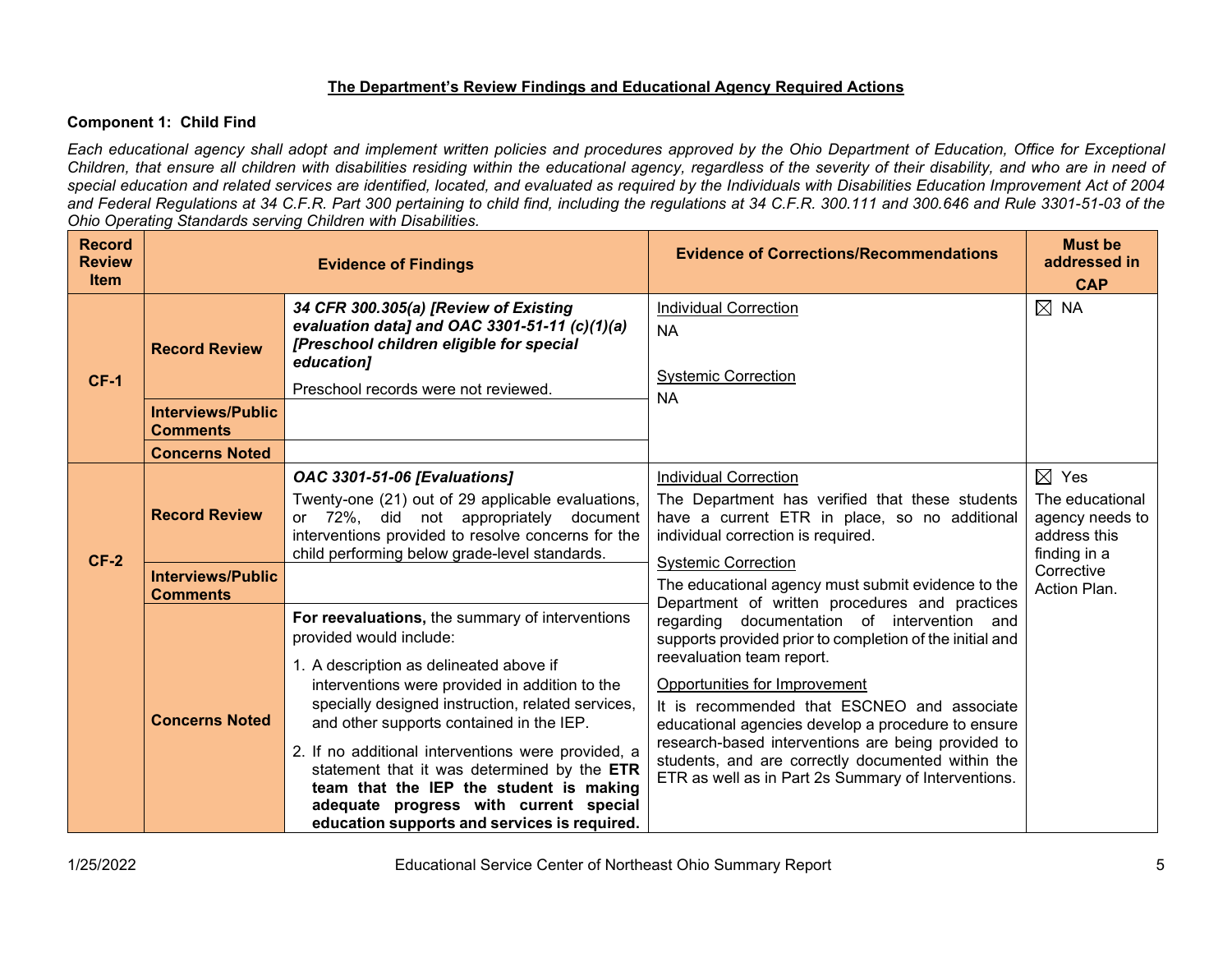| <b>Record</b><br><b>Review</b><br><b>Item</b> |                                             | <b>Evidence of Findings</b>                                                                                                                                                                                                                                                                                                                                                                                                                          | <b>Evidence of Corrections/Recommendations</b>                                                                                                                                                                                                                                                                                                                                                                                                                                         | <b>Must be</b><br>addressed in<br><b>CAP</b>                                                                               |
|-----------------------------------------------|---------------------------------------------|------------------------------------------------------------------------------------------------------------------------------------------------------------------------------------------------------------------------------------------------------------------------------------------------------------------------------------------------------------------------------------------------------------------------------------------------------|----------------------------------------------------------------------------------------------------------------------------------------------------------------------------------------------------------------------------------------------------------------------------------------------------------------------------------------------------------------------------------------------------------------------------------------------------------------------------------------|----------------------------------------------------------------------------------------------------------------------------|
| $CF-3$                                        | <b>Record Review</b>                        | 34 CFR 300.501(b) [Parent participation in<br>meetings] and OAC 3301-51-06 (E)(2)(a)<br>[Evaluation procedures].<br>Three out of 39 student records, or 8%, did not<br>show evidence that the parent was afforded the<br>opportunity to participate in the evaluation team<br>planning meeting.                                                                                                                                                      | <b>Individual Correction</b><br>The educational agency must provide evidence that<br>the parent was involved or provided the opportunity<br>to participate in the evaluation planning process.<br>The evidence may include evaluation planning form,<br>prior written notice, parent invitation, referral form or<br>communication log.                                                                                                                                                | $\boxtimes$ No<br>The educational<br>agency does not<br>need to address<br>this finding in a<br>Corrective<br>Action Plan. |
|                                               | <b>Interviews/Public</b><br><b>Comments</b> |                                                                                                                                                                                                                                                                                                                                                                                                                                                      | If the educational<br>agency cannot provide<br>documentation that the parent was involved or<br>provided the opportunity to participate in the<br>evaluation planning process, the educational agency<br>must conduct a reevaluation planning meeting with<br>the parent.                                                                                                                                                                                                              |                                                                                                                            |
|                                               | <b>Concerns Noted</b>                       |                                                                                                                                                                                                                                                                                                                                                                                                                                                      | <b>Systemic Correction</b><br>The educational agency must submit evidence to the<br>Department of written procedures and practices that<br>include the parent in the evaluation planning process.                                                                                                                                                                                                                                                                                      |                                                                                                                            |
|                                               | <b>Record Review</b>                        | 34 CFR 300.300 [Parental Consent]<br>Sixteen (16) out of 34 applicable student records,<br>or 47%, did not provide evidence of parental<br>consent obtained prior to new testing.                                                                                                                                                                                                                                                                    | <b>Individual Correction</b><br>The educational agency must provide evidence that<br>the parent provided informed, written consent for<br>evaluation, based upon the planning form. Or the<br>agency must show documented repeated attempts to                                                                                                                                                                                                                                         | $\boxtimes$ Yes<br>The educational<br>agency needs to<br>address this<br>finding in a                                      |
|                                               | <b>Interviews/Public</b><br><b>Comments</b> |                                                                                                                                                                                                                                                                                                                                                                                                                                                      | obtain informed, written consent to which the parent<br>did not respond.                                                                                                                                                                                                                                                                                                                                                                                                               | Corrective<br>Action Plan.                                                                                                 |
| $CF-4$                                        | <b>Concerns Noted</b>                       | 3301-51-05(C)(4) addresses<br><b>OAC</b><br>parental<br>consent in writing as required "if the school district<br>can demonstrate that it made reasonable efforts to<br>obtain such consent; and the child's parent has<br>failed to respond."<br>In many cases, the PR-05 (Parent Consent for<br>Evaluation) there was a handwritten note that the<br>parent gave verbal consent, which does not meet<br>the standard for informed written consent. | The evidence may include, prior written notice,<br>parent invitation, communication log, or other<br>documented attempts to obtain parental informed,<br>written consent.<br>If the educational<br>agency cannot<br>provide<br>documentation that the parent provided informed,<br>written consent for evaluation, or did not respond to<br>repeated attempts to obtain consent, the agency<br>conduct<br>must<br>reevaluation<br>including<br>a<br>documentation of parental consent. |                                                                                                                            |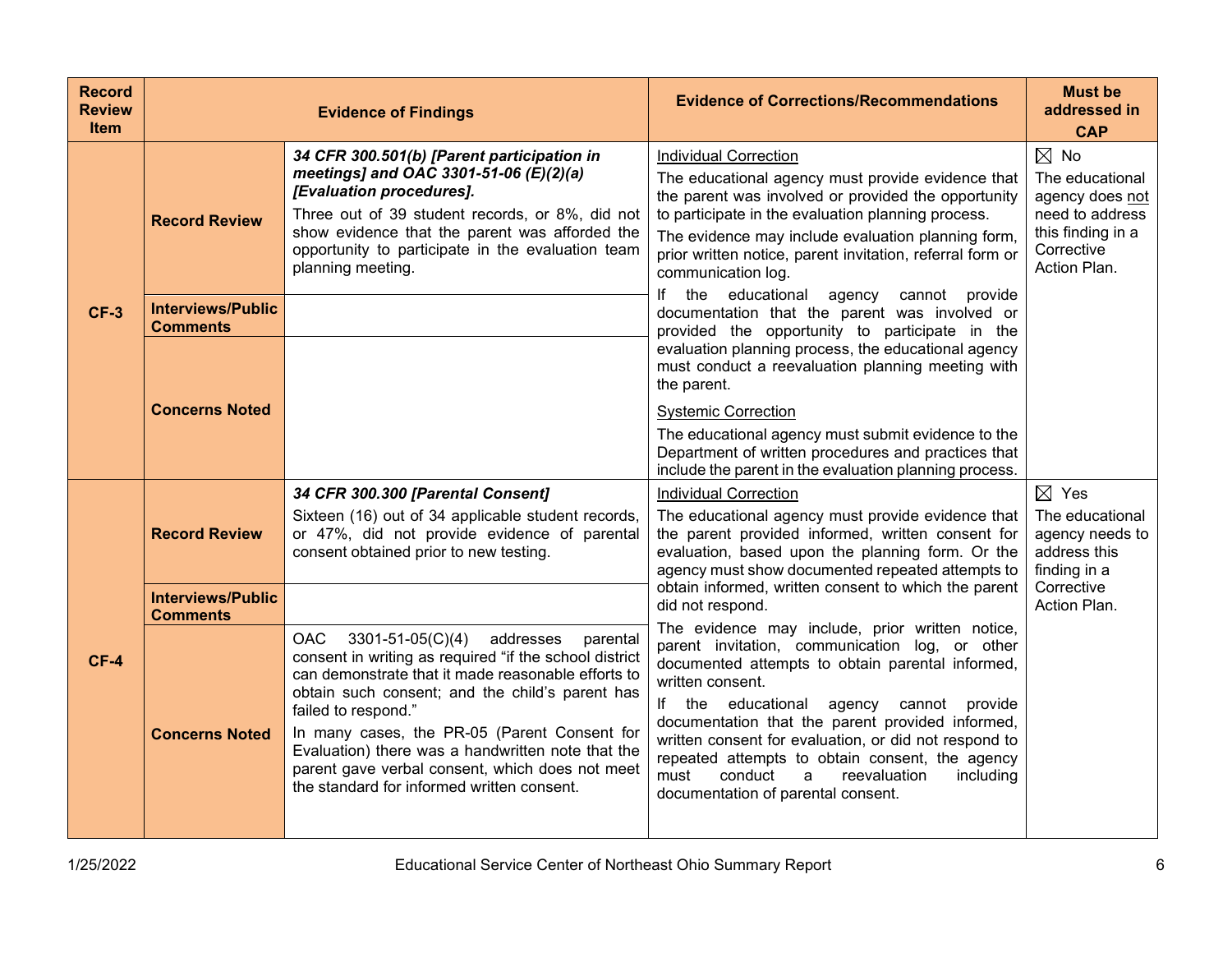| <b>Record</b><br><b>Review</b><br><b>Item</b> |                                                                      | <b>Evidence of Findings</b>                                                                                                                                                                                                                                                                                                                                     | <b>Evidence of Corrections/Recommendations</b>                                                                                                                                                                                                                                                                                                                                                                                                                                                                                                                                                                                                                            | <b>Must be</b><br>addressed in<br><b>CAP</b>                                                                        |
|-----------------------------------------------|----------------------------------------------------------------------|-----------------------------------------------------------------------------------------------------------------------------------------------------------------------------------------------------------------------------------------------------------------------------------------------------------------------------------------------------------------|---------------------------------------------------------------------------------------------------------------------------------------------------------------------------------------------------------------------------------------------------------------------------------------------------------------------------------------------------------------------------------------------------------------------------------------------------------------------------------------------------------------------------------------------------------------------------------------------------------------------------------------------------------------------------|---------------------------------------------------------------------------------------------------------------------|
|                                               |                                                                      |                                                                                                                                                                                                                                                                                                                                                                 | <b>Systemic Correction</b><br>The educational agency must submit evidence to the<br>Department of written procedures and practices for<br>obtaining parental consent prior to new testing, and<br>documentation of policies and practices for moving<br>forward when parents do not participate.<br>Opportunities for Improvement<br>There is an opportunity for the ESCNEO and<br>associate educational agencies to develop and<br>implement procedures for obtaining written informed<br>consent to document parental involvement in virtual<br>meetings.                                                                                                               |                                                                                                                     |
|                                               | <b>Record Review</b>                                                 | 34 CFR 300.304(c)(4) [Other evaluation<br>procedures]<br>OAC 3301-51-01 [Applicability of requirements<br>and definitions] and 3301-51-06 $(E)(2)(a)$<br>[Evaluation procedures]<br>Twenty-nine (29) out of 39 evaluations, or 74%, did<br>not provide evidence that the evaluation addresses<br>all areas related to the suspected disability.                 | <b>Individual Correction</b><br>The educational agency will convene the ETR teams<br>to conduct a reevaluation and provide evidence that<br>the evaluation addresses all areas related to the<br>suspected disability.<br><b>Systemic Correction</b><br>The educational agency must submit evidence to the<br>Department of written procedures and practices to<br>provide evidence that the evaluation addresses all<br>areas related to the suspected disability.                                                                                                                                                                                                       | $\boxtimes$ Yes<br>The educational<br>agency needs to<br>address this<br>finding in a<br>Corrective<br>Action Plan. |
| $CF-5$                                        | <b>Interviews/Public</b><br><b>Comments</b><br><b>Concerns Noted</b> | In several cases, assessments included on the<br>planning form were not presented in Part 1s of the<br>ETR, and, in other cases, assessments were<br>reported in Part 1s that were not included on the<br>planning form. All assessments and data listed for<br>evaluation on the ETR planning form, and agreed<br>upon by the parent, must appear in a Part 1. | Opportunities for Improvement<br>It is strongly recommended that ESCNEO, in<br>collaboration with the associate educational<br>agencies, develop an internal monitoring process<br>which contains procedures to ensure:<br>• Active team participation in the ETR planning<br>process:<br>• Appropriate evaluation data is available; and<br>• Assessments identified on the Planning form are<br>being completed and represented in a Part 1.<br>Professional development should be provided to all<br>identified staff members regarding participation and<br>completion of required ETR forms thus allowing them<br>to be an active member in the development of ETRs. |                                                                                                                     |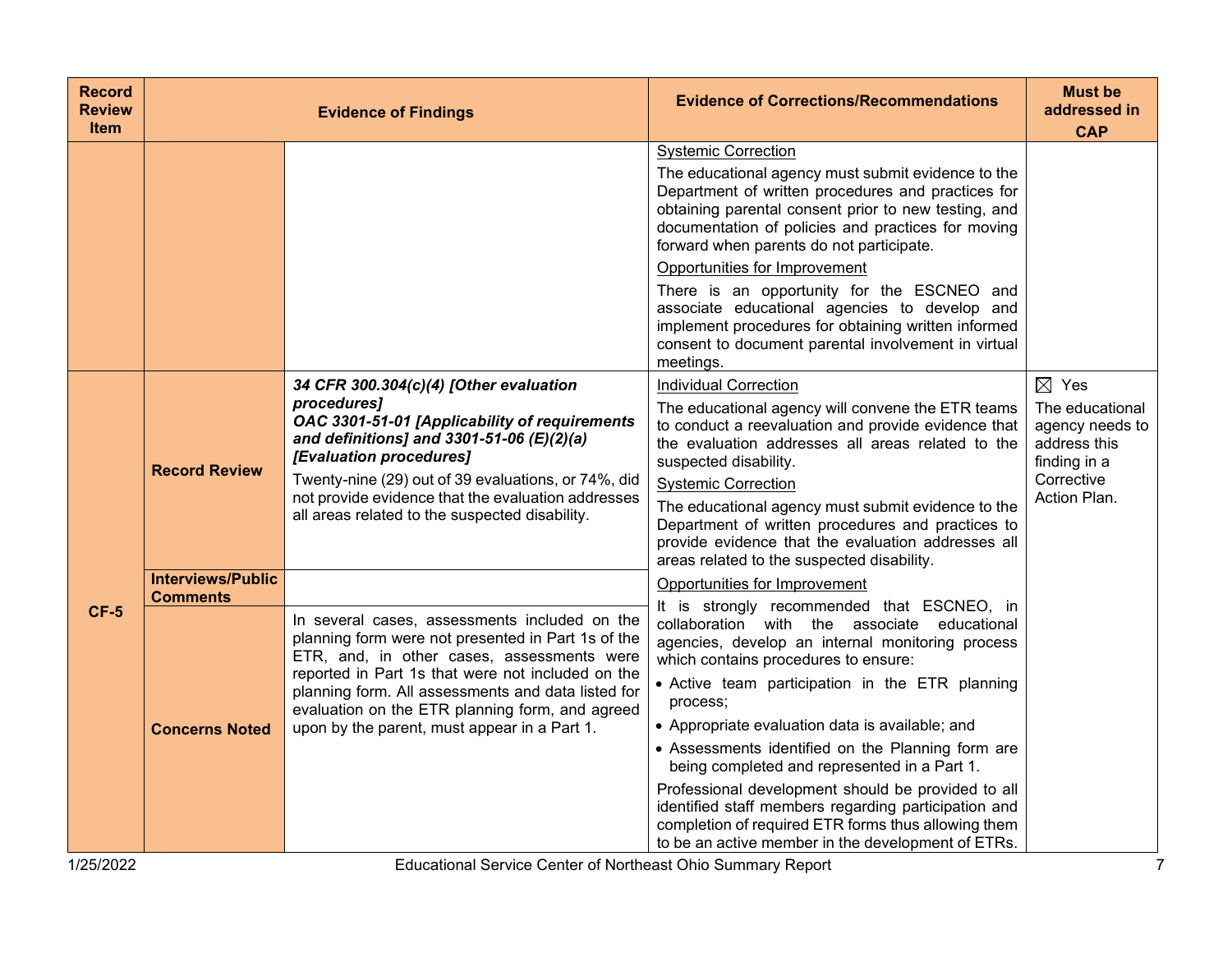| <b>Record</b><br><b>Review</b><br><b>Item</b> |                                             | <b>Evidence of Findings</b>                                                                                                                                                                                                                                                                                        | <b>Evidence of Corrections/Recommendations</b>                                                                                                                                                                                                                                                                                                                                                                                                                     | <b>Must be</b><br>addressed in<br><b>CAP</b>                                                                        |
|-----------------------------------------------|---------------------------------------------|--------------------------------------------------------------------------------------------------------------------------------------------------------------------------------------------------------------------------------------------------------------------------------------------------------------------|--------------------------------------------------------------------------------------------------------------------------------------------------------------------------------------------------------------------------------------------------------------------------------------------------------------------------------------------------------------------------------------------------------------------------------------------------------------------|---------------------------------------------------------------------------------------------------------------------|
|                                               | <b>Record Review</b>                        | 34 CFR 300.306(c) [Procedures for determining<br>eligibility and educational need]<br>Twenty-two (22) out of 39 evaluations, or 56%, did<br>not show evidence of clearly stating the summary<br>of assessment results.                                                                                             | <b>Individual Correction</b><br>The educational agency will reconvene the ETR<br>teams to conduct a reevaluation and provide a clear<br>and concise summary of the data and assessment<br>conducted that meets the requirements of 3301-51-<br>06 (G) (Summary of information). The IEP team must<br>consider the results of this reevaluation.<br><b>Systemic Correction</b>                                                                                      | $\boxtimes$ Yes<br>The educational<br>agency needs to<br>address this<br>finding in a<br>Corrective<br>Action Plan. |
|                                               | <b>Interviews/Public</b><br><b>Comments</b> |                                                                                                                                                                                                                                                                                                                    | The educational agency must submit evidence to the<br>Department of written procedures and practices<br>regarding summary of data and assessment results.<br>Opportunities for Improvement<br>It is strongly recommended that ESCNEO, in<br>collaboration with the associate<br>educational<br>agencies, develop an internal monitoring process<br>which contains procedures to ensure:                                                                            |                                                                                                                     |
| $CF-6$                                        | <b>Concerns Noted</b>                       | Sometimes information was included within a Part<br>2 that was not indicated or identified on the<br>planning form or on a Part 1, such as information<br>provided by parent, background history, medical $\bullet$<br>history and/or observation. Questions arose<br>concerning where this information came from. | Active team participation in the ETR planning<br>$\bullet$<br>process;<br>Appropriate evaluation data is available; and<br>$\bullet$<br>Assessments identified on the Planning form are<br>being completed and represented in a Part 1.<br>Professional development should be provided to all<br>identified staff members regarding participation and<br>completion of required ETR forms thus allowing them<br>to be an active member in the development of ETRs. |                                                                                                                     |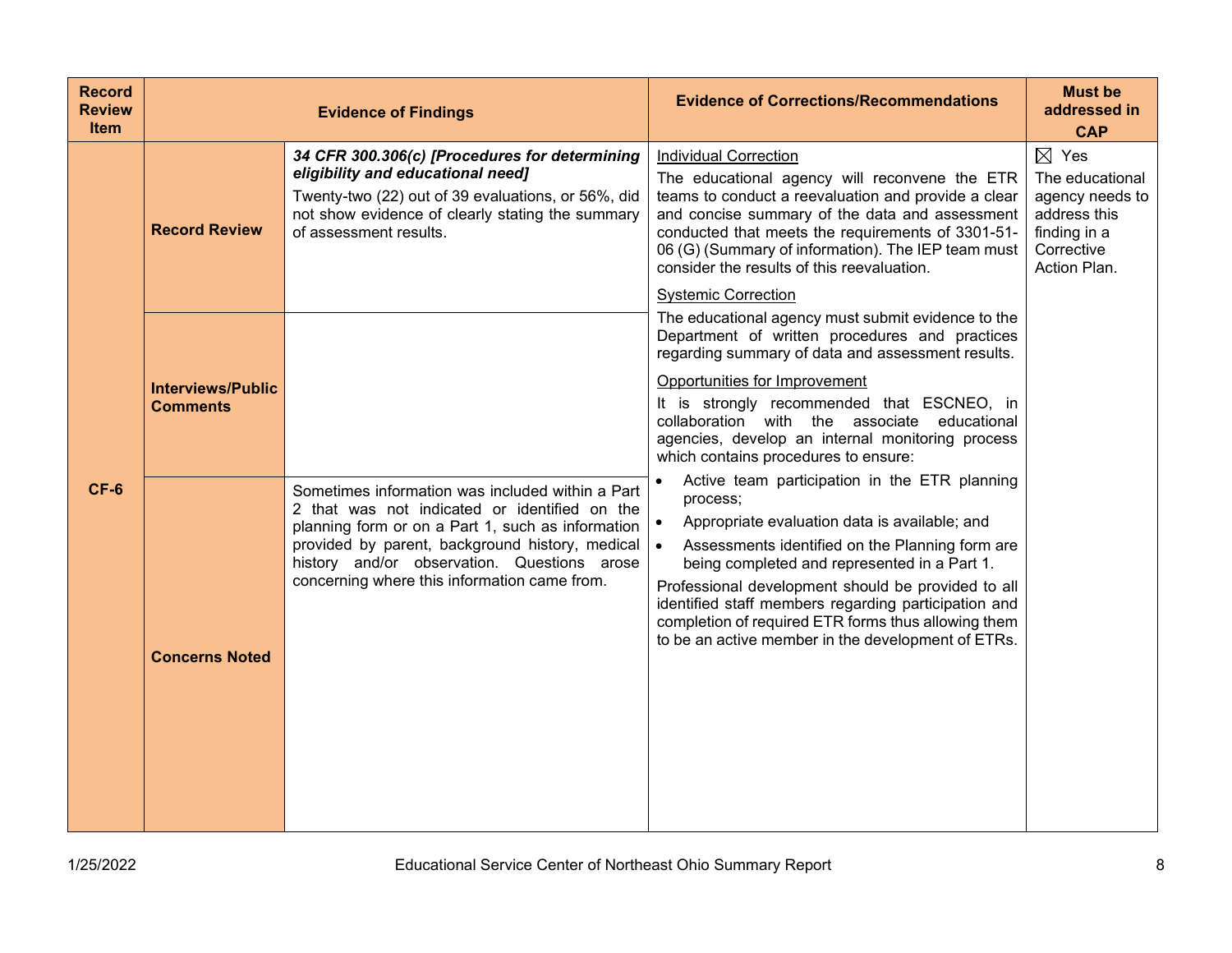| <b>Record</b><br><b>Review</b><br><b>Item</b> |                                                                     | <b>Evidence of Findings</b>                                                                                                                                                                                                                                                                                                                                                                                                                          | <b>Evidence of Corrections/Recommendations</b>                                                                                                                                                                                                                                                                                                                                                                                                                                                                                                                                                        | <b>Must be</b><br>addressed in<br><b>CAP</b>                                                                        |
|-----------------------------------------------|---------------------------------------------------------------------|------------------------------------------------------------------------------------------------------------------------------------------------------------------------------------------------------------------------------------------------------------------------------------------------------------------------------------------------------------------------------------------------------------------------------------------------------|-------------------------------------------------------------------------------------------------------------------------------------------------------------------------------------------------------------------------------------------------------------------------------------------------------------------------------------------------------------------------------------------------------------------------------------------------------------------------------------------------------------------------------------------------------------------------------------------------------|---------------------------------------------------------------------------------------------------------------------|
| <b>CF-7</b>                                   | <b>Record Review</b><br><b>Interviews/Public</b><br><b>Comments</b> | 34 CFR 300.306(c) [Procedures for determining<br>eligibility and educational need]<br>Seventeen (17) out of 39 evaluation team reports,<br>or 44%, did not contain a clear and succinct<br>description of educational needs.<br>Educational needs were sometimes generic in<br>nature and did not address the child's<br>individualized needs.<br>Sometimes educational needs were stated in Part<br>1s but were not included in the Part 2 summary. | <b>Individual Correction</b><br>The educational agency will reconvene the ETR<br>teams to conduct a reevaluation and provide a clear<br>and succinct description of the student's educational<br>needs. The IEP team must consider the results of this<br>reevaluation.<br><b>Systemic Correction</b><br>The educational agency must submit evidence to the<br>Department of written procedures and practices<br>regarding description of educational needs.<br>Opportunities for Improvement<br>There is an opportunity to improve the evaluation<br>team report process by ensuring that individual | $\boxtimes$ Yes<br>The educational<br>agency needs to<br>address this<br>finding in a<br>Corrective<br>Action Plan. |
|                                               | <b>Concerns Noted</b>                                               |                                                                                                                                                                                                                                                                                                                                                                                                                                                      | educational<br>thoroughly<br>student<br>needs<br>are<br>rather<br>providing<br>generic<br>addressed,<br>than<br>descriptions of needs that lack individualization.                                                                                                                                                                                                                                                                                                                                                                                                                                    |                                                                                                                     |
|                                               | <b>Record Review</b>                                                | 34 CFR 300.306(c) [Procedures for determining<br>eligibility and educational need]<br>Nine out of 39 evaluation team reports, or 23%, did<br>not contain specific implications for instruction.                                                                                                                                                                                                                                                      | <b>Individual Correction</b><br>The educational agency will reconvene the ETR<br>teams to conduct a reevaluation and provide a clear<br>description of specific implications for instruction. The<br>IEP team must consider the results of this<br>reevaluation.                                                                                                                                                                                                                                                                                                                                      | $\boxtimes$ No<br>The educational<br>agency does not<br>need to address<br>this finding in a<br>Corrective          |
| $CF-8$                                        | <b>Interviews/Public</b><br><b>Comments</b>                         |                                                                                                                                                                                                                                                                                                                                                                                                                                                      | <b>Systemic Correction</b><br>The educational agency must submit evidence to the                                                                                                                                                                                                                                                                                                                                                                                                                                                                                                                      | Action Plan.                                                                                                        |
|                                               | <b>Concerns Noted</b>                                               | Sometimes implications for instruction were stated<br>in Part 1s but were not included in the Part 2<br>summary.                                                                                                                                                                                                                                                                                                                                     | Department of written procedures and practices<br>regarding implications for instruction.                                                                                                                                                                                                                                                                                                                                                                                                                                                                                                             |                                                                                                                     |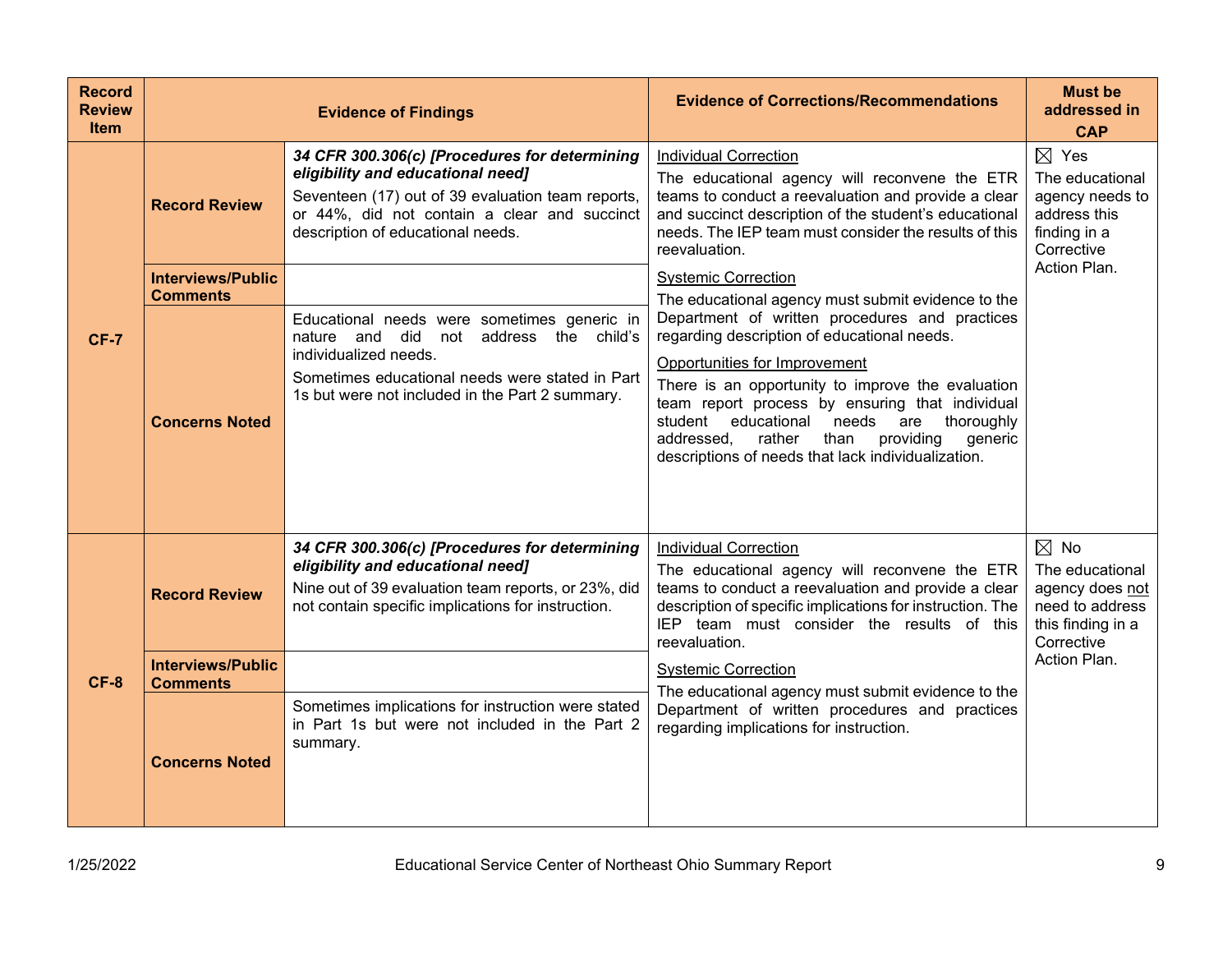| <b>Record</b><br><b>Review</b><br><b>Item</b> |                                                                      | <b>Evidence of Findings</b>                                                                                                                                                                                                                                                                                                                                                                                                 | <b>Evidence of Corrections/Recommendations</b>                                                                                                                                                                                                                                                                                                                                                                                                                                                                                      | <b>Must be</b><br>addressed in<br><b>CAP</b>                                                                               |
|-----------------------------------------------|----------------------------------------------------------------------|-----------------------------------------------------------------------------------------------------------------------------------------------------------------------------------------------------------------------------------------------------------------------------------------------------------------------------------------------------------------------------------------------------------------------------|-------------------------------------------------------------------------------------------------------------------------------------------------------------------------------------------------------------------------------------------------------------------------------------------------------------------------------------------------------------------------------------------------------------------------------------------------------------------------------------------------------------------------------------|----------------------------------------------------------------------------------------------------------------------------|
| $CF-9$                                        | <b>Record Review</b>                                                 | 34 CFR 300.306(a)(1) [Determination of<br>eligibility]<br>OAC 3301-51-01 (B)(21) [Applicability of<br>requirements and definitions]<br>Eight out of 39 evaluations, or 21%, did not show<br>evidence that a group of qualified professionals, as<br>appropriate to the suspected disability, were<br>involved in determining whether the child is a child<br>with a disability as well as the child's educational<br>needs. | <b>Individual Correction</b><br>The educational agency must provide evidence that<br>the ETR teams and other qualified professionals, as<br>appropriate, participated in the determination of<br>eligibility and educational needs. If not, the ETR team<br>must reconvene and provide the Department<br>evidence of group participation.<br><b>Systemic Correction</b><br>The educational agency must submit evidence to the<br>Department of written procedures and practices<br>regarding the eligibility determination process. | $\boxtimes$ No<br>The educational<br>agency does not<br>need to address<br>this finding in a<br>Corrective<br>Action Plan. |
|                                               | <b>Interviews/Public</b><br><b>Comments</b><br><b>Concerns Noted</b> |                                                                                                                                                                                                                                                                                                                                                                                                                             |                                                                                                                                                                                                                                                                                                                                                                                                                                                                                                                                     |                                                                                                                            |
| <b>CF-10</b>                                  | <b>Record Review</b>                                                 | OAC 3301-51-01 (B)(10) [Definitions] and 3301-<br>51-06 [Evaluations]<br>Fifteen (15) out of 39 evaluations, or 38%, did not<br>provide a justification for the<br>eligibility<br>determination decision.                                                                                                                                                                                                                   | <b>Individual Correction</b><br>The educational agency will reconvene the ETR<br>teams to conduct a reevaluation and provide a clear<br>justification for the eligibility determination.<br><b>Systemic Correction</b>                                                                                                                                                                                                                                                                                                              | $\boxtimes$ Yes<br>The educational<br>agency needs to<br>address this<br>finding in a                                      |
|                                               | <b>Interviews/Public</b><br><b>Comments</b>                          |                                                                                                                                                                                                                                                                                                                                                                                                                             | The educational agency must submit evidence to the<br>Department of written procedures and practices                                                                                                                                                                                                                                                                                                                                                                                                                                | Corrective<br>Action Plan.                                                                                                 |
|                                               | <b>Concerns Noted</b>                                                | The evaluation determination must justify the<br>eligibility by summarizing evidence<br>bevond<br>repeating the definition of the disability.                                                                                                                                                                                                                                                                               | regarding the eligibility determination decision.                                                                                                                                                                                                                                                                                                                                                                                                                                                                                   |                                                                                                                            |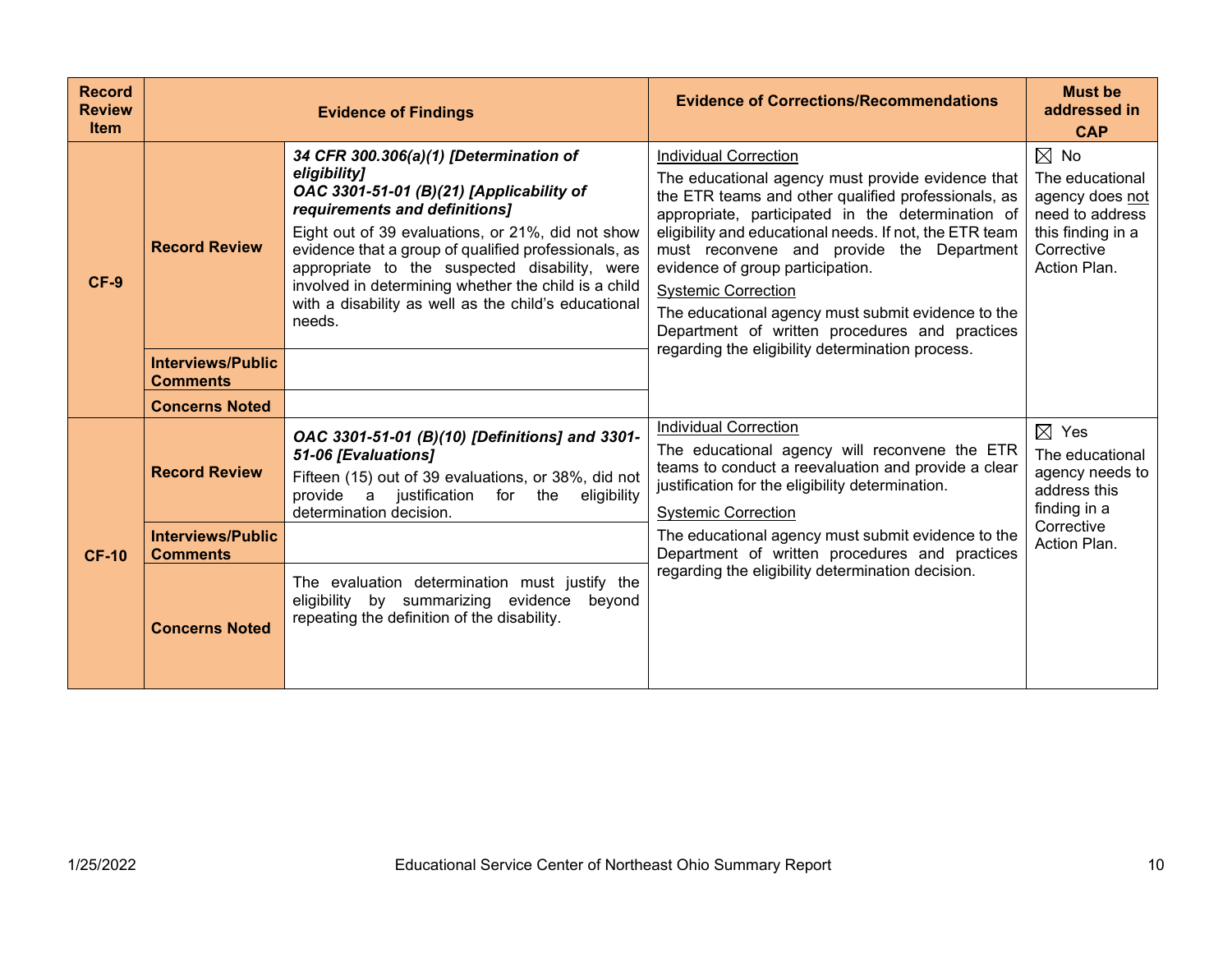# **Component 2: Delivery of Services**

*Each educational agency shall have policies, procedures and practices to ensure that each child with a disability has an IEP that is developed, reviewed, and revised in a meeting and implemented in accordance with 300.320 through 300.324.*

| <b>Record</b><br><b>Review</b><br><b>Item</b> |                                             | <b>Evidence of Findings</b>                                                                                                                                                                                                                                                                                                                                                                                                                                                                                                                                                                                                                                                                                                                                                                                                                                                                                                                                                                                                                                                                                                                                                                                                        | <b>Evidence of Correction/Recommendations</b>                                                                                                                                                                                                                                                                                                                                                                                                                                                                                                                                                                                                                                                                                                                                                                                                                                                                                                                                                                                                       | <b>Must be</b><br>addressed in<br><b>CAP</b>                                                                           |
|-----------------------------------------------|---------------------------------------------|------------------------------------------------------------------------------------------------------------------------------------------------------------------------------------------------------------------------------------------------------------------------------------------------------------------------------------------------------------------------------------------------------------------------------------------------------------------------------------------------------------------------------------------------------------------------------------------------------------------------------------------------------------------------------------------------------------------------------------------------------------------------------------------------------------------------------------------------------------------------------------------------------------------------------------------------------------------------------------------------------------------------------------------------------------------------------------------------------------------------------------------------------------------------------------------------------------------------------------|-----------------------------------------------------------------------------------------------------------------------------------------------------------------------------------------------------------------------------------------------------------------------------------------------------------------------------------------------------------------------------------------------------------------------------------------------------------------------------------------------------------------------------------------------------------------------------------------------------------------------------------------------------------------------------------------------------------------------------------------------------------------------------------------------------------------------------------------------------------------------------------------------------------------------------------------------------------------------------------------------------------------------------------------------------|------------------------------------------------------------------------------------------------------------------------|
| <b>DS-1</b>                                   | <b>Record Review</b>                        | <b>SPP Indicator 13</b><br>34 CFR 300.320(b) [Transition services]<br>OAC 3301-51-07 (H)(2) [Definition of<br>individualized education program]<br>Twelve (12) out of 20 applicable IEPs, or 60%, did<br>not show evidence that the postsecondary<br>transition plan met all eight required elements of<br>the IDEA for the student, specifically in the<br>following area(s):<br>1. There<br>appropriate<br>measurable<br>are<br>postsecondary goal(s).<br>2. The postsecondary goals are updated<br>annually.<br>3. The postsecondary goals were based on age-<br>appropriate transition assessment (AATA).<br>There are transition services that will<br>4.<br>reasonably enable the student to meet the<br>postsecondary goal(s).<br>5. The transition services include courses of<br>study that will reasonably enable the student<br>to meet the postsecondary goal(s).<br>6. The annual goal(s) are related to the student's<br>transition service needs.<br>7. There is evidence the student was invited to<br>the IEP Team Meeting where transition<br>services were discussed.<br>When appropriate, there is evidence that a<br>8.<br>representative of any participating agency<br>was invited to the IEP Team Meeting. | <b>Individual Correction</b><br>The educational agency must reconvene the teams to<br>review and correct the postsecondary transition plan for<br>the IEPs identified as noncompliant or provide<br>documentation of the student's withdrawal date from<br>the educational agency.<br><b>Systemic Correction</b><br>The educational agency must submit evidence to the<br>Department of written procedures and practices<br>regarding transition services.<br>Opportunities for Improvement<br>There is an opportunity for ESCNEO to improve their<br>Transition Planning by better connecting student's<br>AATA, including preferences, interests, needs and<br>strengths, to the student's Postsecondary Education<br>and Training, Integrated Competitive Employment and<br>Independent Living goals.<br>It is recommended training be provided to all ETR and<br>IEP members responsible for assessing and writing<br>transition plans to ensure they are compliant and<br>individualized to the postsecondary outcome needs of<br>the student. | $\boxtimes$ Yes<br>The<br>educational<br>agency needs<br>to address this<br>finding in a<br>Corrective<br>Action Plan. |
|                                               | <b>Interviews/Public</b><br><b>Comments</b> |                                                                                                                                                                                                                                                                                                                                                                                                                                                                                                                                                                                                                                                                                                                                                                                                                                                                                                                                                                                                                                                                                                                                                                                                                                    |                                                                                                                                                                                                                                                                                                                                                                                                                                                                                                                                                                                                                                                                                                                                                                                                                                                                                                                                                                                                                                                     |                                                                                                                        |
|                                               | <b>Concerns Noted</b>                       |                                                                                                                                                                                                                                                                                                                                                                                                                                                                                                                                                                                                                                                                                                                                                                                                                                                                                                                                                                                                                                                                                                                                                                                                                                    |                                                                                                                                                                                                                                                                                                                                                                                                                                                                                                                                                                                                                                                                                                                                                                                                                                                                                                                                                                                                                                                     |                                                                                                                        |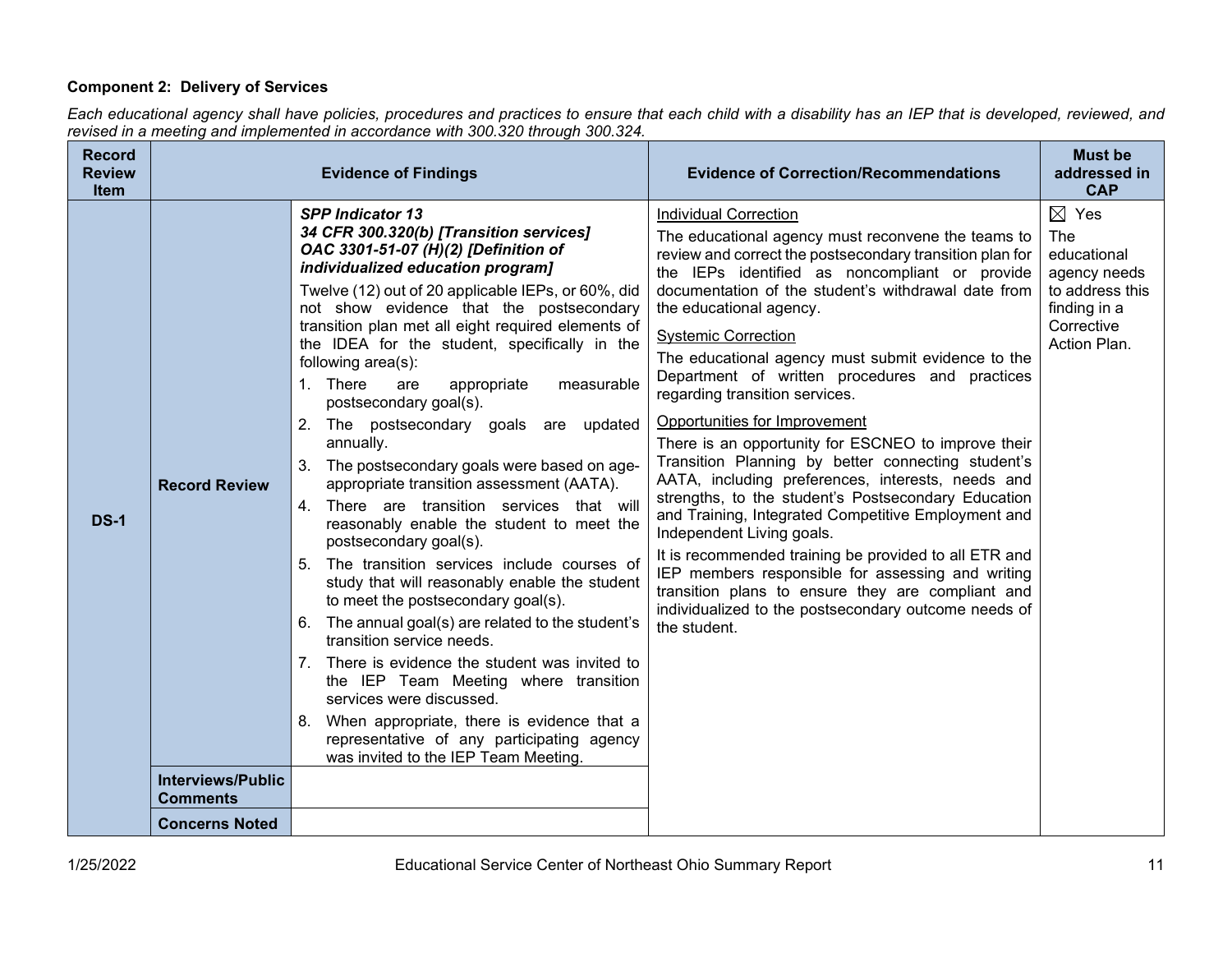| <b>Record</b><br><b>Review</b><br><b>Item</b> |                                             | <b>Evidence of Findings</b>                                                                                                                                                                                                                                    | <b>Evidence of Correction/Recommendations</b>                                                                                                                                                                                                                                                                                                                                                                                                                    | <b>Must be</b><br>addressed in<br><b>CAP</b>                                                                           |
|-----------------------------------------------|---------------------------------------------|----------------------------------------------------------------------------------------------------------------------------------------------------------------------------------------------------------------------------------------------------------------|------------------------------------------------------------------------------------------------------------------------------------------------------------------------------------------------------------------------------------------------------------------------------------------------------------------------------------------------------------------------------------------------------------------------------------------------------------------|------------------------------------------------------------------------------------------------------------------------|
|                                               | <b>Record Review</b>                        | 34 CFR 300.320(a)(1) [Definition of<br>individualized education program]<br>Twenty-two (22) out of 39 IEPs, or 56%, did not<br>contain Present Levels of Academic Achievement<br>and Functional Performance (PLOP) that<br>addressed the needs of the student. | <b>Individual Correction</b><br>The educational agency must reconvene the IEP teams<br>of the IEPs identified as noncompliant to review and<br>amend the PLOP related to each goal to include:<br>Summary of current daily academic/ behavior and/<br>or functional performance (strengths and needs)<br>compared to expected grade level standards in<br>order to provide a frame of reference.<br>PLOP must relate to the goal measurement                     | $\boxtimes$ Yes<br>The<br>educational<br>agency needs<br>to address this<br>finding in a<br>Corrective<br>Action Plan. |
|                                               | <b>Interviews/Public</b><br><b>Comments</b> |                                                                                                                                                                                                                                                                | Baseline data provided for developing a<br>measurable goal.<br><b>Systemic Correction</b><br>The educational agency must submit evidence to the                                                                                                                                                                                                                                                                                                                  |                                                                                                                        |
| <b>DS-2</b>                                   | <b>Concerns Noted</b>                       | The present levels of performance in the IEPs<br>reviewed were inconsistent in quality and<br>content. Measurable baseline data were missing<br>in many cases. Often, the present levels of<br>performance did not relate directly to the annual<br>goal.      | Department of written procedures and practices<br>regarding the review of current academic/functional<br>data when writing IEPs.<br>Opportunities for Improvement<br>An internal monitoring and review system would be<br>very helpful to promote compliance in present levels of<br>performance.<br>Additional training and/or professional development<br>should be provided to assist staff members in<br>developing compliant present levels of performance. |                                                                                                                        |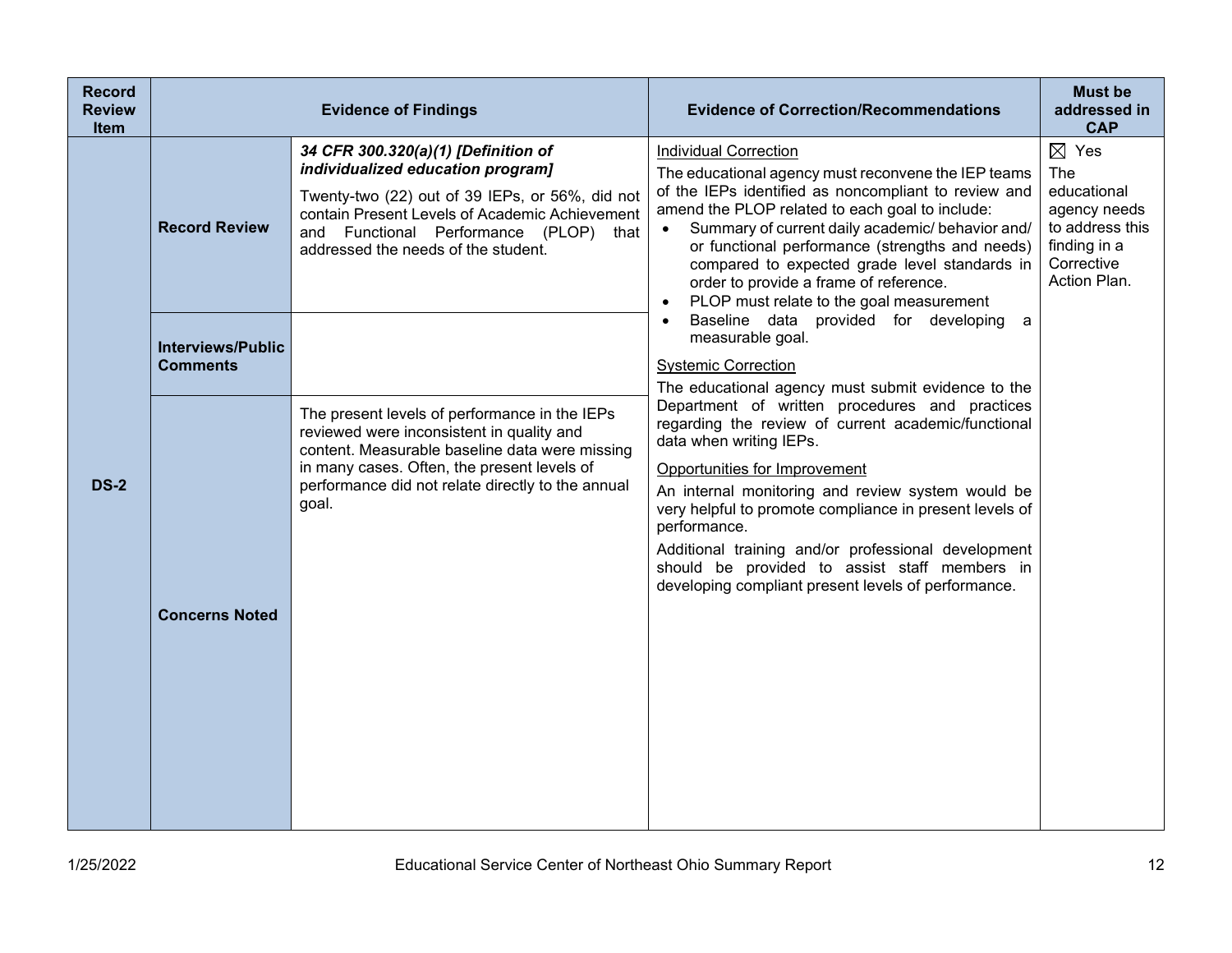| <b>Record</b><br><b>Review</b><br><b>Item</b> |                                             | <b>Evidence of Findings</b>                                                                                                                                    | <b>Evidence of Correction/Recommendations</b>                                                                                                                                                                                                                                                                                                                                                                                                                                                                                                                                                                                                                                                   | <b>Must be</b><br>addressed in<br><b>CAP</b>                                                                           |
|-----------------------------------------------|---------------------------------------------|----------------------------------------------------------------------------------------------------------------------------------------------------------------|-------------------------------------------------------------------------------------------------------------------------------------------------------------------------------------------------------------------------------------------------------------------------------------------------------------------------------------------------------------------------------------------------------------------------------------------------------------------------------------------------------------------------------------------------------------------------------------------------------------------------------------------------------------------------------------------------|------------------------------------------------------------------------------------------------------------------------|
|                                               | <b>Record Review</b>                        | 34 CFR 300.320(a)(2)(i) [Definition of<br>individualized education program]<br>Twenty (20) out of 39 IEPs, or 51%, did not<br>contain measurable annual goals. | <b>Individual Correction</b><br>The educational agency must reconvene the teams of<br>the IEPs identified as noncompliant to review and<br>amend annual goals to contain the following critical<br>elements:<br>1. Clearly defined behavior: the specific action the<br>child will be expected to perform.<br>2. The condition (situation, setting or given material)<br>under which the behavior is to be performed.                                                                                                                                                                                                                                                                           | $\boxtimes$ Yes<br>The<br>educational<br>agency needs<br>to address this<br>finding in a<br>Corrective<br>Action Plan. |
|                                               | <b>Interviews/Public</b><br><b>Comments</b> |                                                                                                                                                                | 3. Performance criteria desired: the level the child<br>must demonstrate for mastery and the number of<br>times the child must demonstrate the skill or<br>behavior.                                                                                                                                                                                                                                                                                                                                                                                                                                                                                                                            |                                                                                                                        |
| <b>DS-3</b>                                   | <b>Concerns Noted</b>                       | Measurable goals in the IEPs reviewed were<br>inconsistent in quality and content. Often one or<br>more required elements were missing.                        | <b>Systemic Correction</b><br>The educational agency must submit evidence to the<br>Department of written procedures and practices<br>regarding the development of measurable annual IEP<br>goals.<br>Opportunities for Improvement<br>An internal monitoring and review system would be<br>very helpful to promote compliance in developing<br>annual IEP goals.<br>Additional training and technical assistance for annual<br>IEP goal development are recommended. Focus<br>should be given to developing a goal statement that is<br>measurable, using the same measurement described<br>in the present levels, and which can be reported using<br>the same method for progress monitoring. |                                                                                                                        |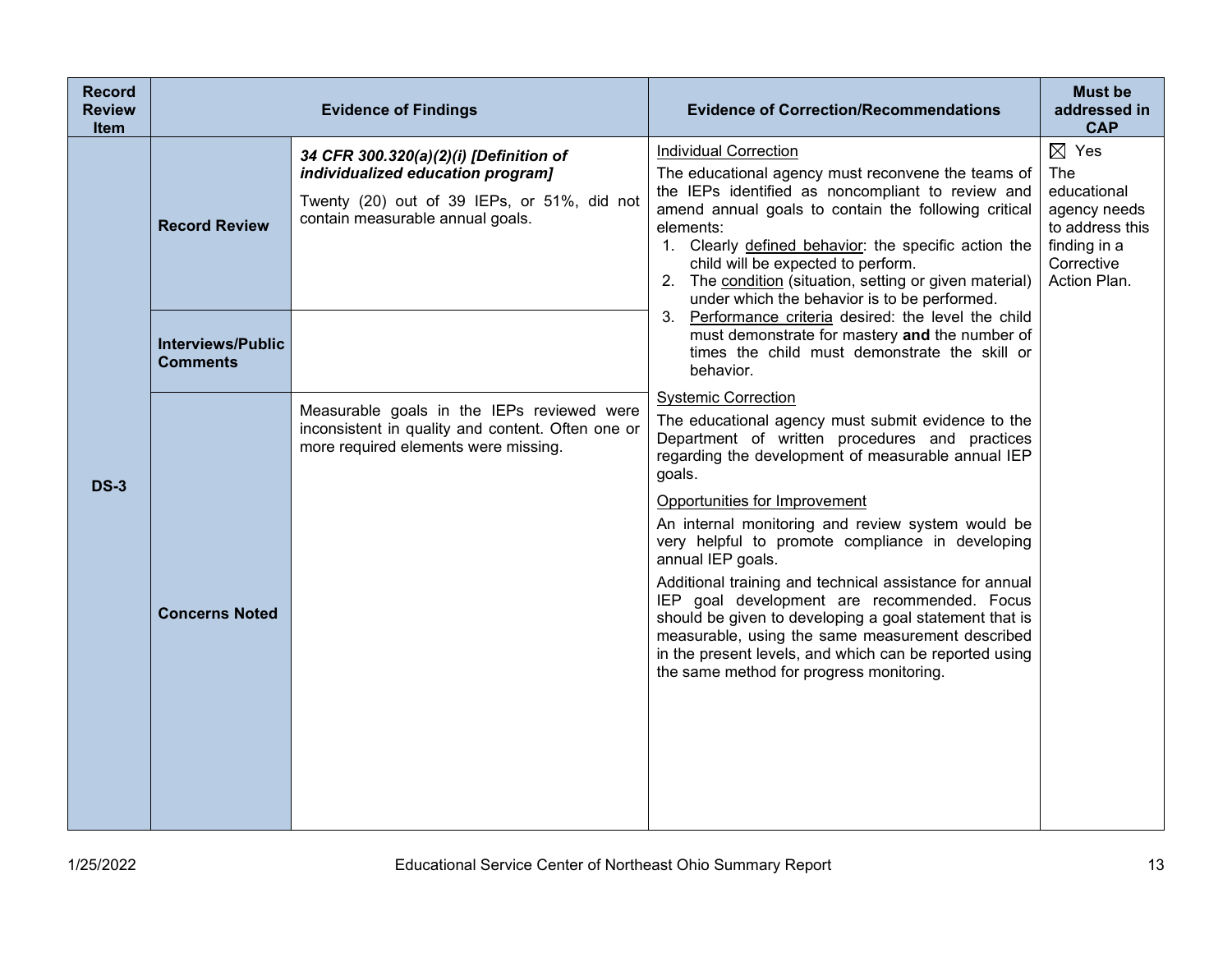| <b>Record</b><br><b>Review</b><br><b>Item</b> |                                                                     | <b>Evidence of Findings</b>                                                                                                                                                                                | <b>Evidence of Correction/Recommendations</b>                                                                                                                                                                                                                                                                                                                                                                                                                                                                                               | <b>Must be</b><br>addressed in<br><b>CAP</b>                                                                                     |
|-----------------------------------------------|---------------------------------------------------------------------|------------------------------------------------------------------------------------------------------------------------------------------------------------------------------------------------------------|---------------------------------------------------------------------------------------------------------------------------------------------------------------------------------------------------------------------------------------------------------------------------------------------------------------------------------------------------------------------------------------------------------------------------------------------------------------------------------------------------------------------------------------------|----------------------------------------------------------------------------------------------------------------------------------|
| <b>DS-4</b>                                   | <b>Record Review</b><br><b>Interviews/Public</b><br><b>Comments</b> | 34 CFR 300.320(a)(2)(i) [Definition of<br>individualized education program]<br>Two out of 31 applicable IEPs, or 6%, did not<br>contain annual goals that address the child's<br>academic area(s) of need. | <b>Individual Correction</b><br>The educational agency must reconvene the teams of<br>the IEPs identified as noncompliant to review and<br>amend the IEP. Annual goals must address the<br>academic needs of the child unless the team provides<br>evidence that the goals were prioritized based on the<br>severity of the needs of the child.<br><b>Systemic Correction</b><br>The educational agency must submit evidence to the<br>Department of written procedures and practices<br>regarding the IEP process of addressing identified | $\boxtimes$ No<br>The<br>educational<br>agency does<br>not need to<br>address this<br>finding in a<br>Corrective<br>Action Plan. |
|                                               | <b>Concerns Noted</b>                                               |                                                                                                                                                                                                            | academic needs.                                                                                                                                                                                                                                                                                                                                                                                                                                                                                                                             |                                                                                                                                  |
|                                               | <b>Record Review</b>                                                | 34 CFR 300.320(a)(2)(i) [Definition of<br>individualized education]<br>Two out of 39 IEPs, or 5%, did not contain annual<br>goals that address the child's functional area(s) of<br>need.                  | <b>Individual Correction</b><br>The educational agency must reconvene the teams of<br>the IEPs identified as noncompliant to review and<br>amend the IEP. Annual goals must address the<br>functional needs of the child unless the team provides<br>evidence that the goals were prioritized based on the<br>severity of the needs of the child.                                                                                                                                                                                           | $\boxtimes$ No<br>The<br>educational<br>agency does<br>not need to<br>address this<br>finding in a                               |
| <b>DS-5</b>                                   | <b>Interviews/Public</b><br><b>Comments</b>                         |                                                                                                                                                                                                            | <b>Systemic Correction</b><br>The educational agency must submit evidence to the<br>Department of written procedures and practices<br>regarding the IEP process of addressing identified                                                                                                                                                                                                                                                                                                                                                    | Corrective<br>Action Plan.                                                                                                       |
|                                               | <b>Concerns Noted</b>                                               |                                                                                                                                                                                                            | functional needs.                                                                                                                                                                                                                                                                                                                                                                                                                                                                                                                           |                                                                                                                                  |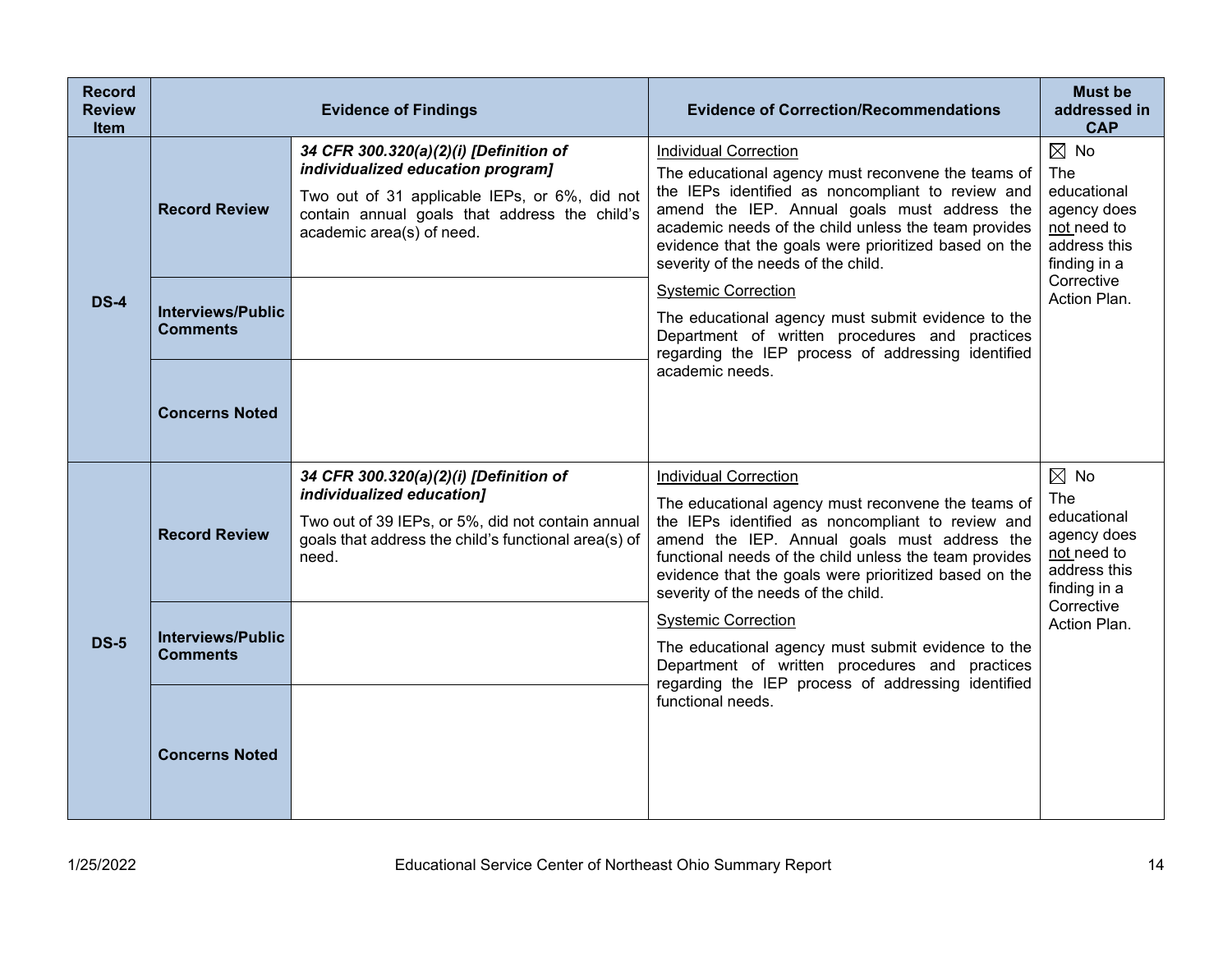| <b>Record</b><br><b>Review</b><br><b>Item</b> |                                                                      | <b>Evidence of Findings</b>                                                                                                                                                                                                                                                                                                                                   | <b>Evidence of Correction/Recommendations</b>                                                                                                                                                                                                                                                                                                                                    | <b>Must be</b><br>addressed in<br><b>CAP</b>                                                                           |
|-----------------------------------------------|----------------------------------------------------------------------|---------------------------------------------------------------------------------------------------------------------------------------------------------------------------------------------------------------------------------------------------------------------------------------------------------------------------------------------------------------|----------------------------------------------------------------------------------------------------------------------------------------------------------------------------------------------------------------------------------------------------------------------------------------------------------------------------------------------------------------------------------|------------------------------------------------------------------------------------------------------------------------|
|                                               | <b>Record Review</b>                                                 | 34 CFR 300.320(a)(4) [Definition of<br>individualized education program]<br>OAC 3301-51-07 (H)(1)(e)(i) [Definition of IEP]<br>Twelve (12) out of 39 IEPs, or 31%, did not<br>contain a statement of Specially Designed<br>Instruction (SDI) including related services that<br>addresses the individual needs of the child and<br>supports the annual goals. | <b>Individual Correction</b><br>The educational agency must reconvene the teams of<br>the IEPs identified as noncompliant to review and<br>amend the specially designed instruction, as<br>appropriate, to address the needs of the child.<br><b>Systemic Correction</b><br>The educational agency must submit evidence to the<br>Department of written procedures and practices | $\boxtimes$ Yes<br>The<br>educational<br>agency needs<br>to address this<br>finding in a<br>Corrective<br>Action Plan. |
| <b>DS-6</b>                                   | <b>Interviews/Public</b><br><b>Comments</b>                          |                                                                                                                                                                                                                                                                                                                                                               | regarding the IEP process of determining specially<br>designed instruction.                                                                                                                                                                                                                                                                                                      |                                                                                                                        |
|                                               | <b>Concerns Noted</b>                                                | At times, SDI lacked the specificity required to<br>address individual needs(s) described in the<br>present levels and goal statements.                                                                                                                                                                                                                       | Opportunities for Improvement<br>It is strongly recommended that the district consider<br>additional training and technical assistance focused on<br>individualizing SDI that reflect the specific academic or<br>functional needs described in the corresponding<br>present levels and goals.                                                                                   |                                                                                                                        |
| <b>DS-7</b>                                   | <b>Record Review</b>                                                 | 34 CFR 300.320(a)(7) [Definition of<br>individualized education program]<br>OAC 3301-51-07 (H)(1)(i) [Definition of IEP]<br>Three out of 39 IEPs, or 8%, did not indicate the<br>specific location where the specially designed<br>instruction will be provided.                                                                                              | <b>Individual Correction</b><br>The educational agency must reconvene the teams of<br>the IEPs identified as noncompliant to review and<br>amend the location where the specially designed<br>instruction will be provided.<br><b>Systemic Correction</b>                                                                                                                        | $\boxtimes$ No<br>The<br>educational<br>agency does<br>not need to<br>address this                                     |
|                                               | <b>Interviews/Public</b><br><b>Comments</b>                          |                                                                                                                                                                                                                                                                                                                                                               | The educational agency must submit evidence to the<br>Department of written procedures and practices<br>regarding the IEP process of determining the location                                                                                                                                                                                                                    | finding in a<br>Corrective<br>Action Plan.                                                                             |
| <b>DS-8</b>                                   | <b>Concerns Noted</b><br><b>Record Review</b>                        | 34 CFR 300.320(a)(7) [Definition of<br>individualized education program]<br>OAC 3301-51-07 (H)(1)(i) [Definition of IEP]<br>Eight out of 39 IEPs, or 21%, did not indicate the<br>amount of time and frequency of the specially<br>designed instruction.                                                                                                      | where specially designed instruction will occur.<br><b>Individual Correction</b><br>The educational agency must reconvene the teams of<br>the IEPs identified as noncompliant to review and<br>amend the amount of time and frequency of the<br>specially designed instruction.<br><b>Systemic Correction</b>                                                                    | $\boxtimes$ No<br><b>The</b><br>educational<br>agency does<br>not need to<br>address this                              |
|                                               | <b>Interviews/Public</b><br><b>Comments</b><br><b>Concerns Noted</b> |                                                                                                                                                                                                                                                                                                                                                               | The educational agency must submit evidence to the<br>Department of written procedures and practices<br>regarding the IEP process of determining the amount<br>and frequency of specially designed instruction to be<br>provided.                                                                                                                                                | finding in a<br>Corrective<br>Action Plan.                                                                             |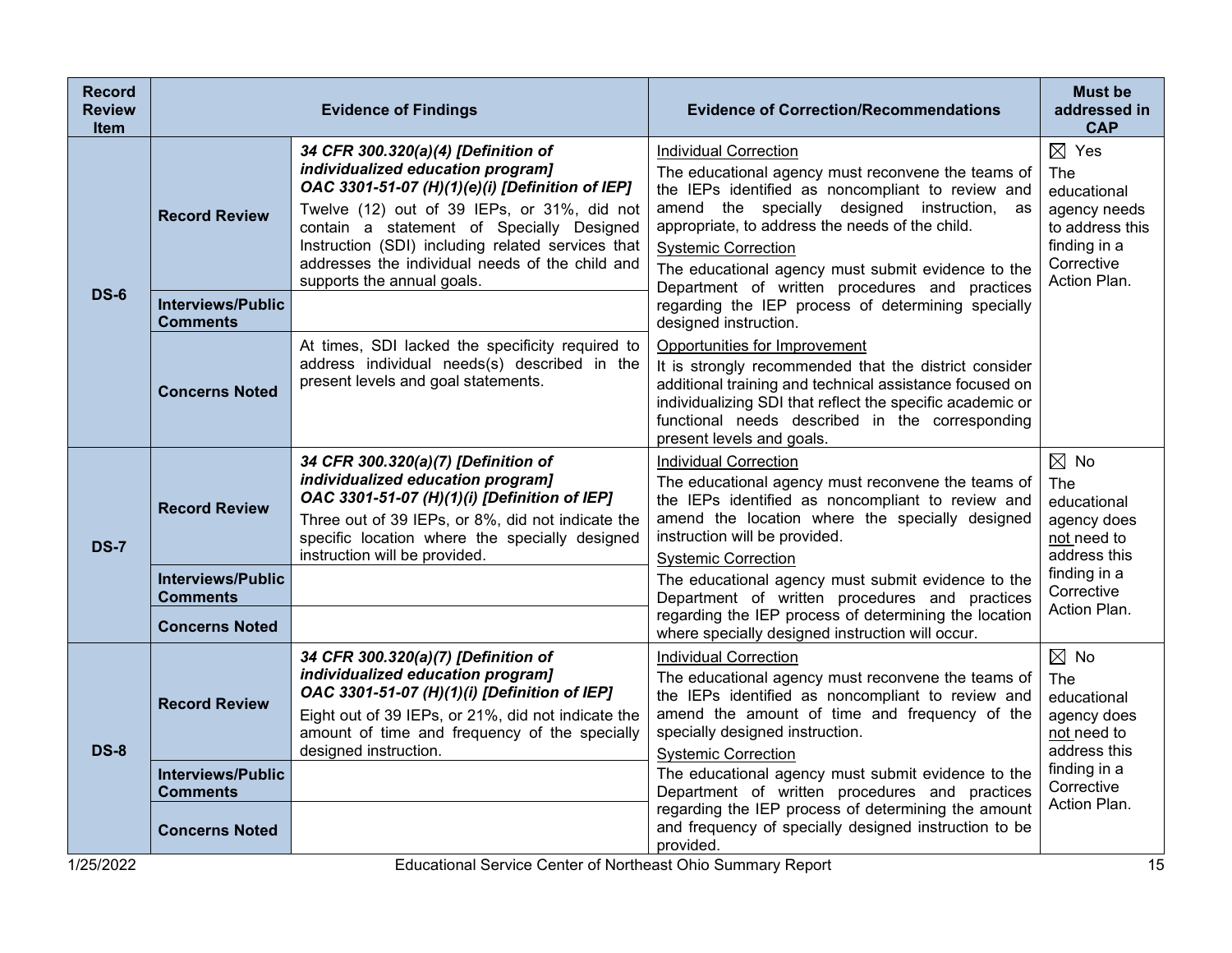| <b>Record</b><br><b>Review</b><br><b>Item</b> |                                             | <b>Evidence of Findings</b>                                                                                                                                                                                                                                                                                  | <b>Evidence of Correction/Recommendations</b>                                                                                                                                                                                                                                                                                            | <b>Must be</b><br>addressed in<br><b>CAP</b>                                                                           |
|-----------------------------------------------|---------------------------------------------|--------------------------------------------------------------------------------------------------------------------------------------------------------------------------------------------------------------------------------------------------------------------------------------------------------------|------------------------------------------------------------------------------------------------------------------------------------------------------------------------------------------------------------------------------------------------------------------------------------------------------------------------------------------|------------------------------------------------------------------------------------------------------------------------|
|                                               | <b>Record Review</b>                        | 34 CFR 300.324(a)(2)(v) [Development of IEP]<br>OAC 3301-51-01(B)(3) [Applicability of<br>requirements and definitions]<br>Eight out of 21 applicable IEPs, or 38%, did not<br>identify assistive technology to enable the child to<br>be involved and make progress in the general<br>education curriculum. | <b>Individual Correction</b><br>The educational agency must reconvene the teams of<br>the IEPs identified as noncompliant to review assistive<br>technology and/or services that would directly assist<br>the child with a disability to increase, maintain, or<br>improve their functional capabilities and include them<br>on the IEP. | $\boxtimes$ Yes<br>The<br>educational<br>agency needs<br>to address this<br>finding in a<br>Corrective<br>Action Plan. |
| <b>DS-9</b>                                   | <b>Interviews/Public</b><br><b>Comments</b> |                                                                                                                                                                                                                                                                                                              | <b>Systemic Correction</b><br>The educational agency must submit evidence to the                                                                                                                                                                                                                                                         |                                                                                                                        |
|                                               | <b>Concerns Noted</b>                       | Assistive technology mentioned in the ETR as a<br>need or mentioned within measurable goals must<br>be identified in Section 7 under Assistive<br>Technology. Phrases like "as needed," "may<br>need" and "at teacher's discretion" are not<br>acceptable in describing assistive technology.                | Department of written procedures and practices<br>regarding assistive technology.                                                                                                                                                                                                                                                        |                                                                                                                        |
|                                               | <b>Record Review</b>                        | 34 CFR 300.320(a)(6)(i) [Definition of<br>individualized education]<br>OAC 3301-51-07 (H)(1)(g) [Definition of IEP]<br>Thirty-one (31) out of 39 IEPs, or 79%, did not<br>identify accommodations provided to enable the<br>child to be involved and make progress in the<br>general education curriculum.   | <b>Individual Correction</b><br>The educational agency must reconvene the teams of<br>the IEPs identified as noncompliant to review the<br>accommodations that would directly assist the child to<br>access the course content without altering the scope or<br>complexity of the information taught and include them<br>on the IEP.     | $\boxtimes$ Yes<br>The<br>educational<br>agency needs<br>to address this<br>finding in a<br>Corrective<br>Action Plan. |
| <b>DS-10</b>                                  | <b>Interviews/Public</b><br><b>Comments</b> |                                                                                                                                                                                                                                                                                                              | <b>Systemic Correction</b><br>The educational agency must submit evidence to the                                                                                                                                                                                                                                                         |                                                                                                                        |
|                                               | <b>Concerns Noted</b>                       | IEP accommodations listed were not explained<br>regarding conditions and extent of the<br>accommodation. Phrases like "as needed" and<br>"may need" are not acceptable in describing<br>accommodations. Accommodations cannot be the<br>choice of the teacher or the student.                                | Department of written procedures and practices<br>regarding accommodations.<br>Opportunities for Improvement<br>Training from SSTs as well as an internal monitoring<br>review system would be very helpful to promote<br>compliance in the areas of accommodations.                                                                     |                                                                                                                        |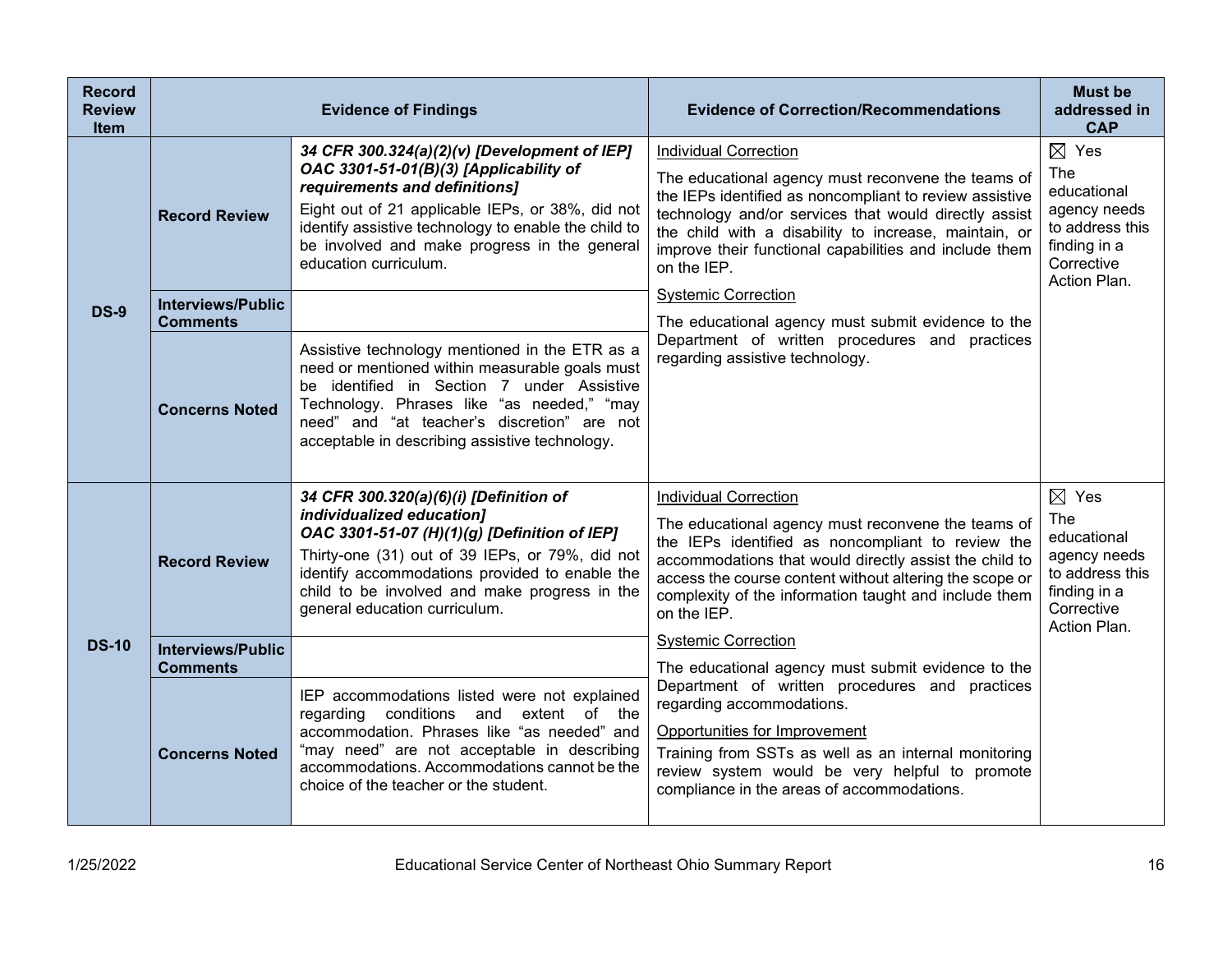| <b>Record</b><br><b>Review</b><br><b>Item</b> | <b>Evidence of Findings</b>                 |                                                                                                                                                                                                                                                                                                                       | <b>Evidence of Correction/Recommendations</b>                                                                                                                                                                                                                                                                                                                     | <b>Must be</b><br>addressed in<br><b>CAP</b>                                                           |
|-----------------------------------------------|---------------------------------------------|-----------------------------------------------------------------------------------------------------------------------------------------------------------------------------------------------------------------------------------------------------------------------------------------------------------------------|-------------------------------------------------------------------------------------------------------------------------------------------------------------------------------------------------------------------------------------------------------------------------------------------------------------------------------------------------------------------|--------------------------------------------------------------------------------------------------------|
| <b>DS-11</b>                                  | <b>Record Review</b>                        | 34 CFR 300.320(a)(4) [Definition of<br>individualized education program]<br>OAC 3301-51-07 (H)(1)(e) [Definition of IEP]<br>Twenty (20) out of 36 applicable IEPs, or 56%, did<br>not identify modifications to enable the child to be<br>involved and make progress in the general<br>education curriculum.          | <b>Individual Correction</b><br>The educational agency must reconvene the teams of<br>the IEPs identified as noncompliant to review the<br>modifications that would alter the amount or complexity<br>of grade-level materials and would enable the child to<br>be involved and make progress in the general<br>education curriculum and include them in the IEP. | $\boxtimes$ Yes<br>The<br>educational<br>agency needs<br>to address this<br>finding in a<br>Corrective |
|                                               | <b>Interviews/Public</b><br><b>Comments</b> |                                                                                                                                                                                                                                                                                                                       | <b>Systemic Correction</b><br>The educational agency must submit evidence to the                                                                                                                                                                                                                                                                                  | Action Plan.                                                                                           |
|                                               | <b>Concerns Noted</b>                       | Please be careful not to include language which<br>can be interpreted as predetermination (e.g.,<br>student x will not be required to demonstrate<br>mastery of the Ohio Learning Standards-<br>Extended).                                                                                                            | Department of written procedures and practices<br>regarding modifications.<br>Opportunities for Improvement<br>An internal monitoring and review system would be<br>very helpful to promote compliance in this area.                                                                                                                                              |                                                                                                        |
| <b>DS-12</b>                                  | <b>Record Review</b>                        | 34 CFR 300.320(a)(4) [Definition of<br>individualized education program]<br>OAC 3301-51-07 (H)(1)(e) [Definition of IEP]<br>Nine out of 24 applicable IEPs, or 38%, did not<br>identify supports for school personnel to enable<br>the child to be involved and make progress in the<br>general education curriculum. | <b>Individual Correction</b><br>The educational agency must reconvene the teams of<br>the IEPs identified as noncompliant to review the<br>supports for school personnel that were identified by<br>the IEP team and define the supports on the IEP<br>including who will provide the support and when it will<br>take place.                                     | $\boxtimes$ Yes<br>The<br>educational<br>agency needs<br>to address this<br>finding in a<br>Corrective |
|                                               | <b>Interviews/Public</b><br><b>Comments</b> |                                                                                                                                                                                                                                                                                                                       | <b>Systemic Correction</b><br>The educational agency must submit evidence to the                                                                                                                                                                                                                                                                                  | Action Plan.                                                                                           |
|                                               | <b>Concerns Noted</b>                       |                                                                                                                                                                                                                                                                                                                       | Department of written procedures and practices<br>regarding supports for school personnel.<br>Opportunities for Improvement<br>An internal monitoring and review system would be<br>very helpful to promote compliance in this area.                                                                                                                              |                                                                                                        |
| <b>DS-13</b>                                  | <b>Record Review</b>                        | OAC 3301-51-07 (H)(1)(h)(ii) [Definition of IEP]<br>All applicable student records reviewed have a<br>justification statement explaining why the student<br>cannot participate in the regular assessment and<br>why the alternate assessment is appropriate for<br>the student.                                       | <b>Individual Correction</b><br><b>NA</b><br><b>Systemic Correction</b><br><b>NA</b>                                                                                                                                                                                                                                                                              | $\boxtimes$ NA                                                                                         |
|                                               | <b>Interviews/Public</b><br>Comments        |                                                                                                                                                                                                                                                                                                                       |                                                                                                                                                                                                                                                                                                                                                                   |                                                                                                        |
| 105,000                                       | <b>Concerns Noted</b>                       | Educational Occurs Control of North and Ohio Curry                                                                                                                                                                                                                                                                    | $\ldots$ $\blacksquare$                                                                                                                                                                                                                                                                                                                                           |                                                                                                        |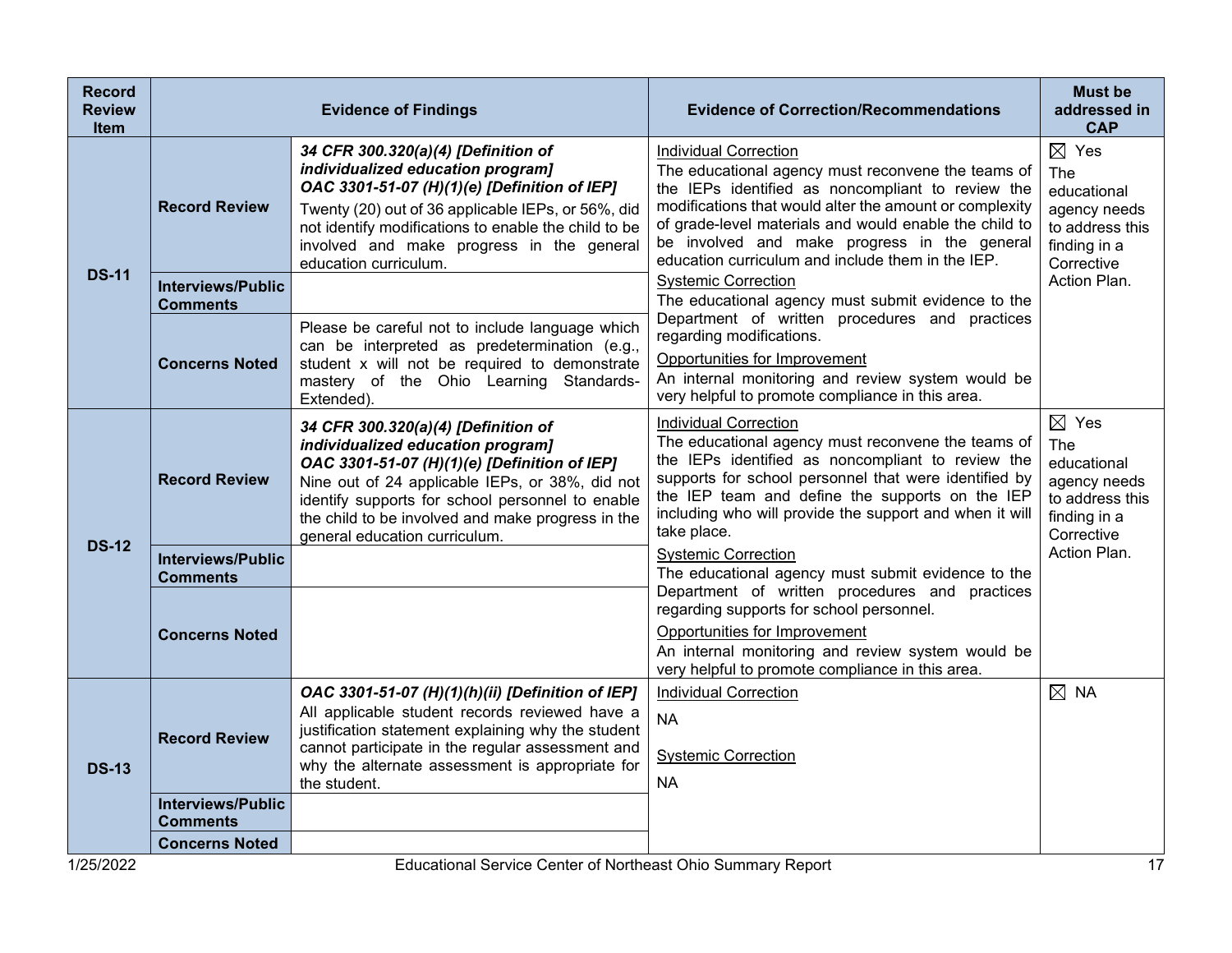| <b>Record</b><br><b>Review</b><br><b>Item</b> | <b>Evidence of Findings</b>                                                                  |                                                                                                                                                                                                                                            | <b>Evidence of Correction/Recommendations</b>                                                                                                                                                                                                                                                                                                                                                                                                                                                                                                                                                                                                                                                                                                                                                                                                                                                                                                                                                  | <b>Must be</b><br>addressed in<br><b>CAP</b>                                                                                  |
|-----------------------------------------------|----------------------------------------------------------------------------------------------|--------------------------------------------------------------------------------------------------------------------------------------------------------------------------------------------------------------------------------------------|------------------------------------------------------------------------------------------------------------------------------------------------------------------------------------------------------------------------------------------------------------------------------------------------------------------------------------------------------------------------------------------------------------------------------------------------------------------------------------------------------------------------------------------------------------------------------------------------------------------------------------------------------------------------------------------------------------------------------------------------------------------------------------------------------------------------------------------------------------------------------------------------------------------------------------------------------------------------------------------------|-------------------------------------------------------------------------------------------------------------------------------|
| <b>DS-14</b>                                  | <b>Record Review</b><br><b>Interviews/Public</b><br><b>Comments</b><br><b>Concerns Noted</b> | OAC 3301-51-07(L)(2) [Development, review and<br>revision of IEP]<br>Five out of 39 student records, or 13%, did not show<br>evidence of progress reporting data collected and<br>analyzed to monitor performance on each goal.            | <b>Individual Correction</b><br>None<br><b>Systemic Correction</b><br>The educational agency must submit evidence to the<br>Department of written procedures and practices regarding<br>measurable annual goals and services consistent with<br>progress made.                                                                                                                                                                                                                                                                                                                                                                                                                                                                                                                                                                                                                                                                                                                                 | $\boxtimes$ No<br>The educational<br>agency does<br>not need to<br>address this<br>finding in a<br>Corrective<br>Action Plan. |
| <b>DS-15</b>                                  | <b>Record Review</b><br><b>Interviews/Public</b><br><b>Comments</b><br><b>Concerns Noted</b> | OAC 3301-51-07(L) [Development, review and<br>revision of IEP]<br>Two out of six applicable IEPs reviewed, or 33%, did<br>not show evidence that revisions were made based<br>on data indicating changes in student needs or<br>abilities. | <b>Individual Correction</b><br>The educational agency must reconvene the teams to<br>review and amend the IEPs to reflect changes made<br>based on current needs or abilities.<br><b>Systemic Correction</b><br>The educational agency must submit evidence to the<br>Department of written procedures and practices regarding<br>using data to revise IEPs based on changes in student<br>needs or abilities.                                                                                                                                                                                                                                                                                                                                                                                                                                                                                                                                                                                | $\boxtimes$ Yes<br>The<br>educational<br>agency needs<br>to address this<br>finding in a<br>Corrective<br>Action Plan.        |
| <b>DS-16</b>                                  | <b>Record Review</b>                                                                         | 34 CFR 300.321(5) [IEP team]<br>OAC 3301-51-07(I) [IEP team]<br>Five out of 39 IEPs, or 13%, did not indicate that the<br>IEP Team included a group of qualified<br>professionals.                                                         | <b>Individual Correction</b><br>For the IEPs identified as noncompliant, the educational<br>agency must:<br>Provide documentation that the parent was informed<br>$\bullet$<br>prior to the IEP meeting that the person qualified to<br>interpret the instructional implications of evaluation<br>results would not participate in the meeting, and<br>Provide a written excuse signed by the parents and<br>$\bullet$<br>the educational agency that allowed the person<br>qualified to interpret the instructional implications of<br>evaluation results not to be in attendance at the IEP<br>meeting, or<br>Reconvene the IEP team to review the IEP with all<br>$\bullet$<br>required members present.<br><b>Systemic Correction</b><br>The educational agency must submit evidence to the<br>Department of written procedures and practices regarding<br>the involvement of people qualified to interpret the<br>instructional implications of evaluation results in the IEP<br>process. | $\boxtimes$ No<br>The educational<br>agency does<br>not need to<br>address this<br>finding in a<br>Corrective<br>Action Plan. |
|                                               | <b>Interviews/Public</b><br><b>Comments</b><br><b>Concerns Noted</b>                         |                                                                                                                                                                                                                                            |                                                                                                                                                                                                                                                                                                                                                                                                                                                                                                                                                                                                                                                                                                                                                                                                                                                                                                                                                                                                |                                                                                                                               |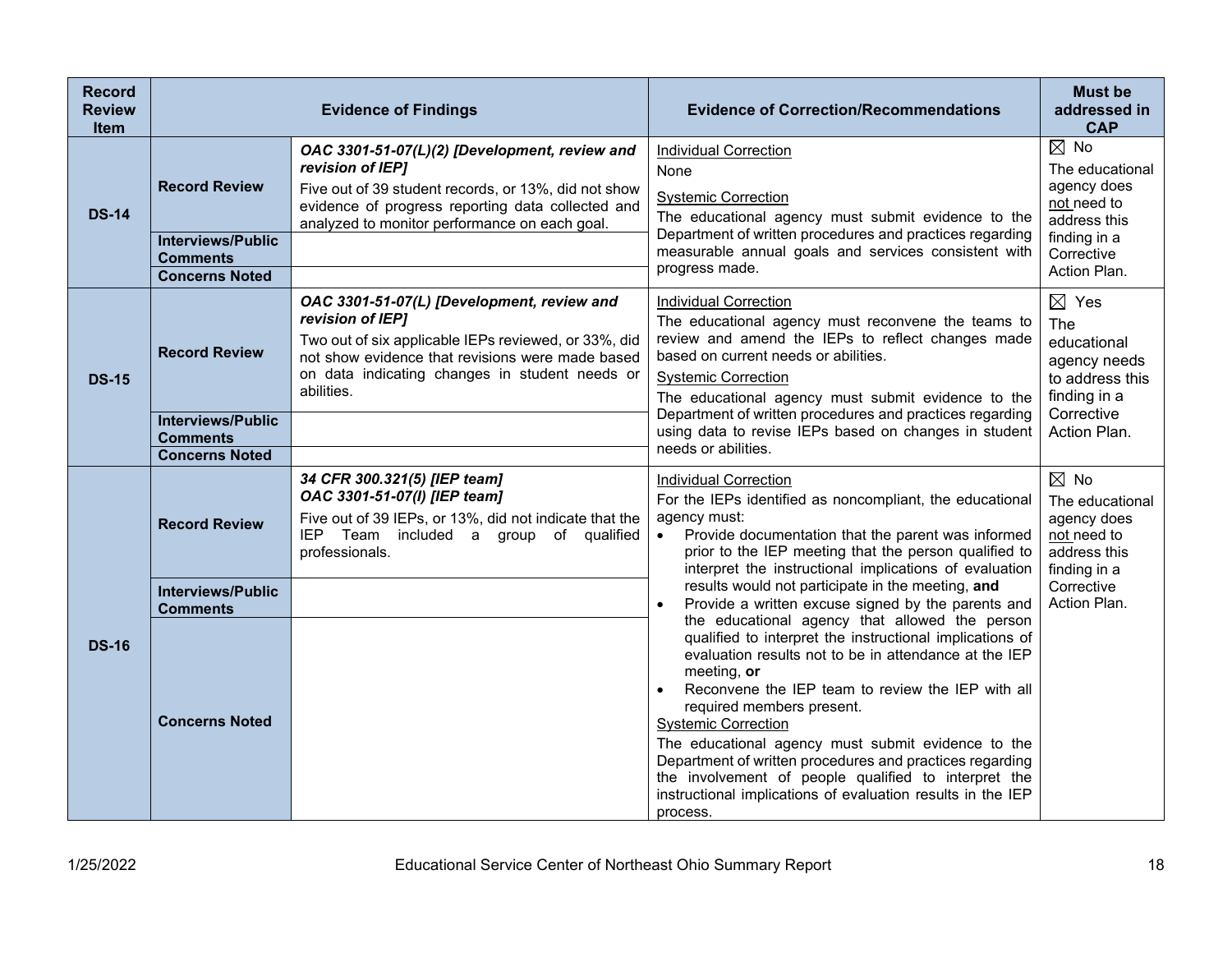# **Component 3: Least Restrictive Environment (LRE) and IEP Alignment**

*Each educational agency shall ensure that to the maximum extent appropriate, children with disabilities, including children in public or nonpublic institutions or other care facilities, are educated with children who are nondisabled; and that a continuum of alternative placements is available to meet the needs of children with disabilities for special education and related services.*

| <b>Record</b><br><b>Review</b><br>Item |                       | <b>Evidence of Findings</b>                                                                                                                                                                                                                                                                                                                                                           | <b>Evidence of Correction/Recommendations</b>                                                                                                                                                                                                                                                                                                                                                                                                                                                                                                                                      | <b>Must be</b><br>addressed in<br><b>CAP</b>                               |
|----------------------------------------|-----------------------|---------------------------------------------------------------------------------------------------------------------------------------------------------------------------------------------------------------------------------------------------------------------------------------------------------------------------------------------------------------------------------------|------------------------------------------------------------------------------------------------------------------------------------------------------------------------------------------------------------------------------------------------------------------------------------------------------------------------------------------------------------------------------------------------------------------------------------------------------------------------------------------------------------------------------------------------------------------------------------|----------------------------------------------------------------------------|
| LRE-1                                  |                       | 34 CFR 300.114 [LRE requirements] and<br>300.320(a)(5) [Definition of individualized<br>education program]<br>OAC 3301-51-07 (H)(1)(f) [Definition of<br>individualized education program]<br>Six out of 39 IEPs, or 15%, did not include an<br>explanation of the extent to which the child will not<br>participate with nondisabled children in the general<br>education classroom. | <b>Individual Correction</b>                                                                                                                                                                                                                                                                                                                                                                                                                                                                                                                                                       | $\boxtimes$ No                                                             |
|                                        | <b>Record Review</b>  |                                                                                                                                                                                                                                                                                                                                                                                       | The educational agency must reconvene the teams of<br>the IEPs identified as noncompliant to review and<br>include a justification as to why the child was removed<br>from the general education classroom.                                                                                                                                                                                                                                                                                                                                                                        | The educational<br>agency does not<br>need to address<br>this finding in a |
|                                        |                       |                                                                                                                                                                                                                                                                                                                                                                                       | The justification should:                                                                                                                                                                                                                                                                                                                                                                                                                                                                                                                                                          | Corrective<br>Action Plan.                                                 |
|                                        |                       |                                                                                                                                                                                                                                                                                                                                                                                       | Be based on the needs of the child, not the<br>disability.<br>Reflect that the team has given adequate                                                                                                                                                                                                                                                                                                                                                                                                                                                                             |                                                                            |
|                                        | <b>Interviews</b>     |                                                                                                                                                                                                                                                                                                                                                                                       | consideration to meeting the student's needs in the                                                                                                                                                                                                                                                                                                                                                                                                                                                                                                                                |                                                                            |
|                                        | <b>Concerns Noted</b> |                                                                                                                                                                                                                                                                                                                                                                                       | general classroom with supplementary aids and<br>services.<br>Document that the nature or severity of the<br>disability is such that education in general<br>education classes, even with the use of<br>supplementary aids and services, cannot be<br>achieved satisfactorily.<br>Describe potential harmful effects to the child or<br>others, if applicable.<br><b>Systemic Correction</b><br>The educational agency must submit evidence to the<br>Department of written procedures and practices<br>regarding the least restrictive environment placement<br>decision process. |                                                                            |